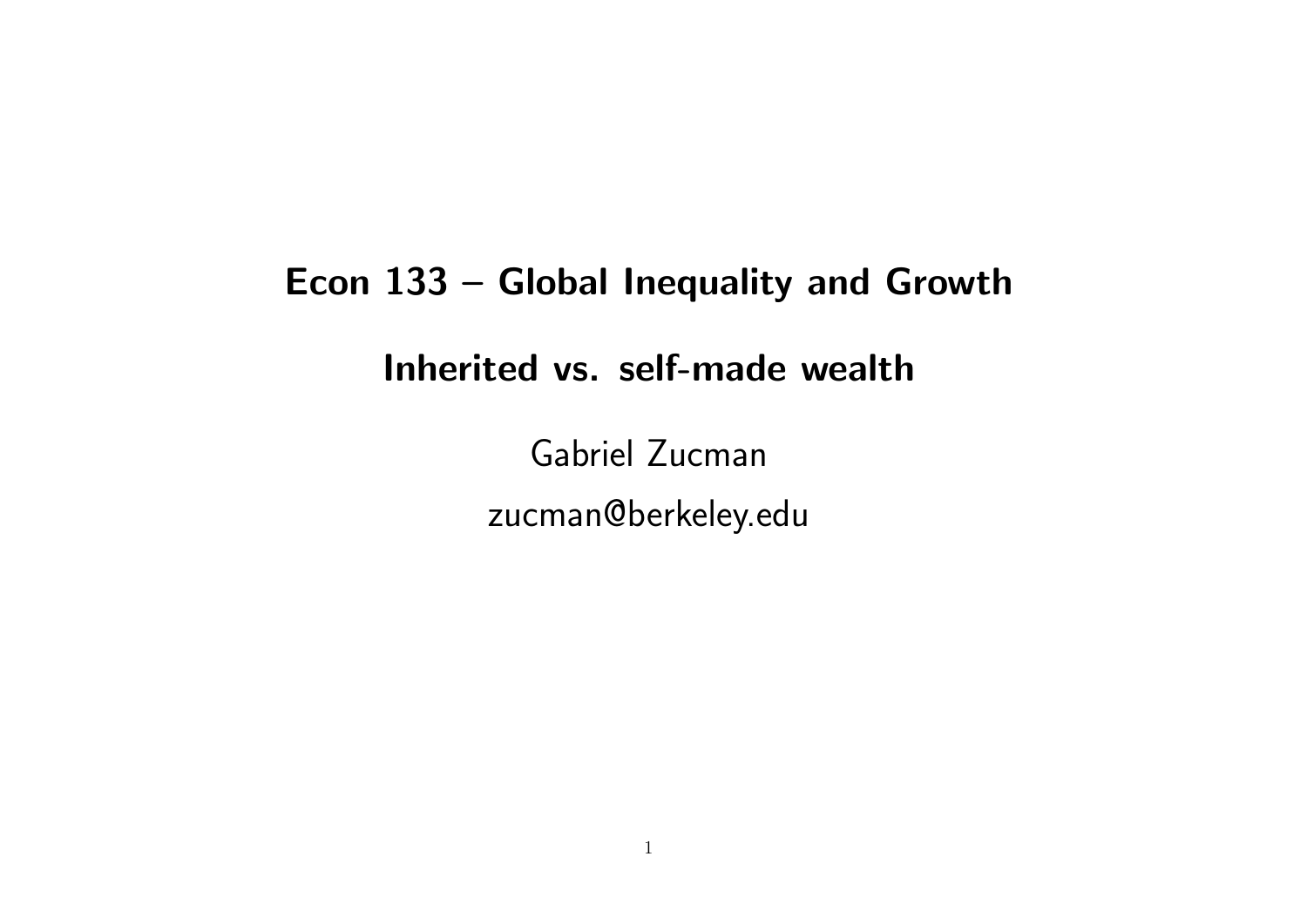### What we've learned so far:

- There have been dramatic changes in wealth concentration over time
- $r g$  model useful to think about these changes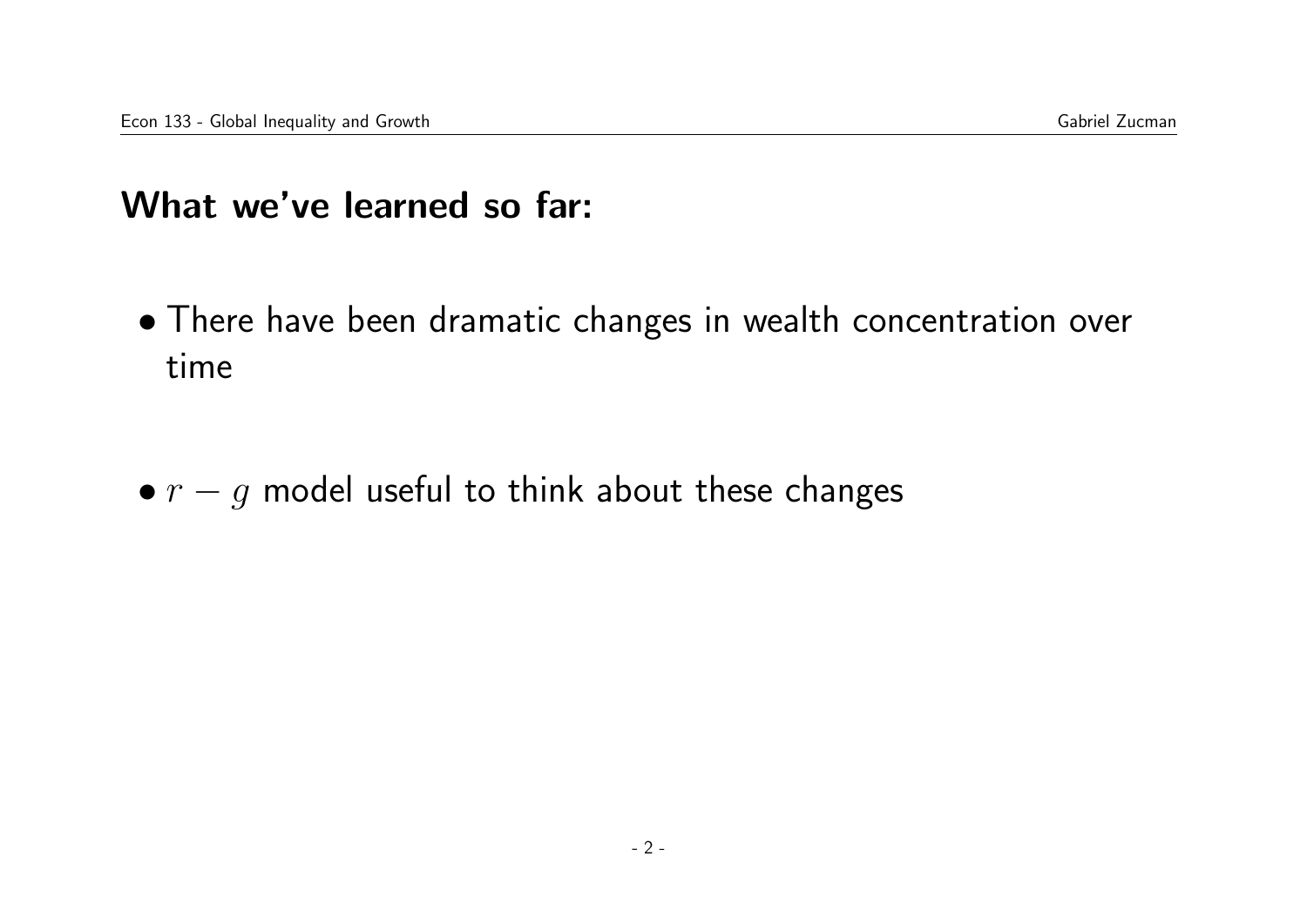### What we're going to learn in this lecture:

- How to divide wealth into inherited vs. self-made wealth
- How the importance of inherited wealth has changed over time
- What factors can account for these changes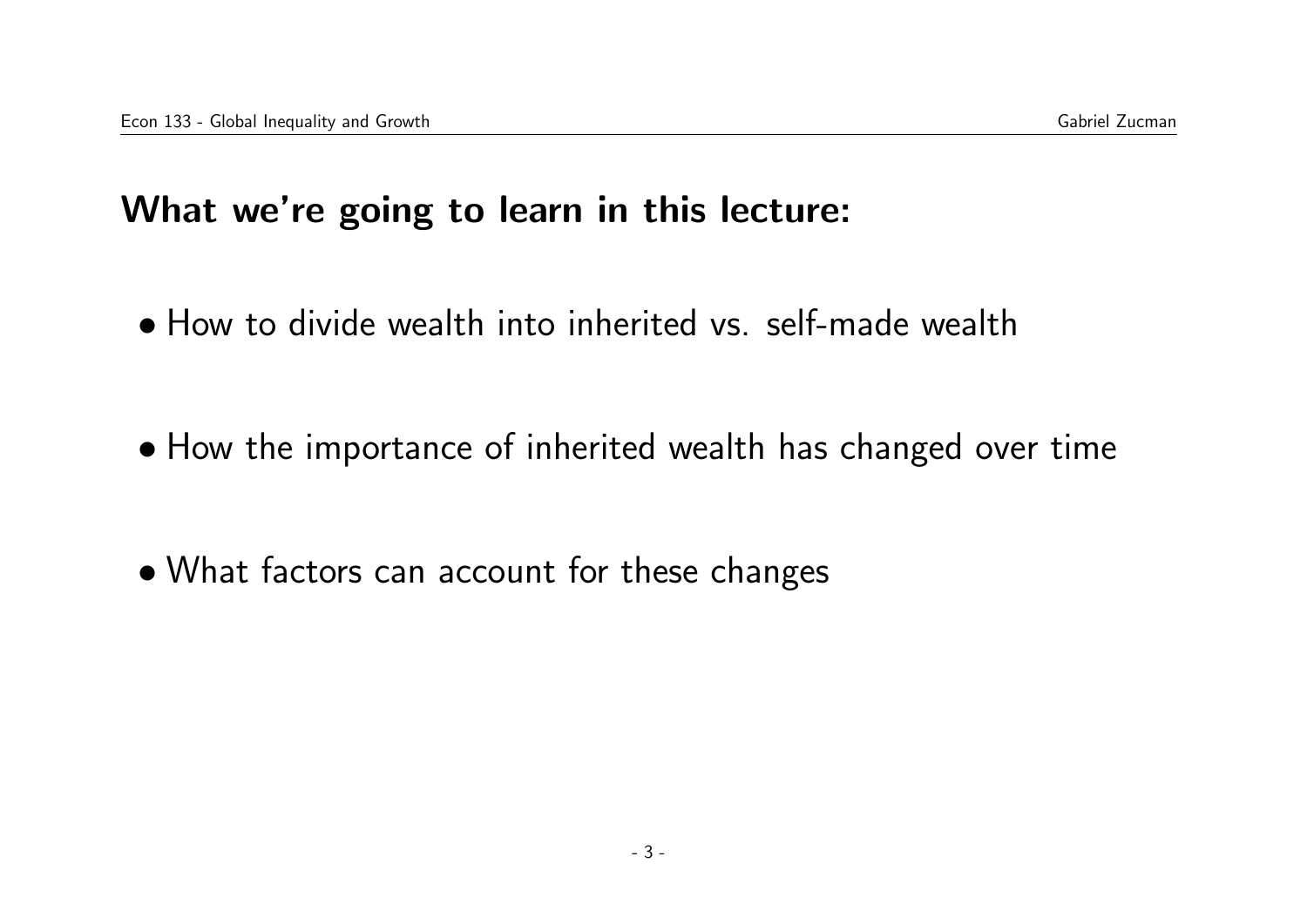## 1 Wealth  $=$  inherited wealth  $+$  self-made wealth

- What is the fraction of aggregate wealth  $W$  that comes from the past (= inherited) vs. the present (= self-made)?
- Modern societies like to view themselves as meritocratic
- Widespread view that inheritance was important in the past (Balzac, Austen...) but less important today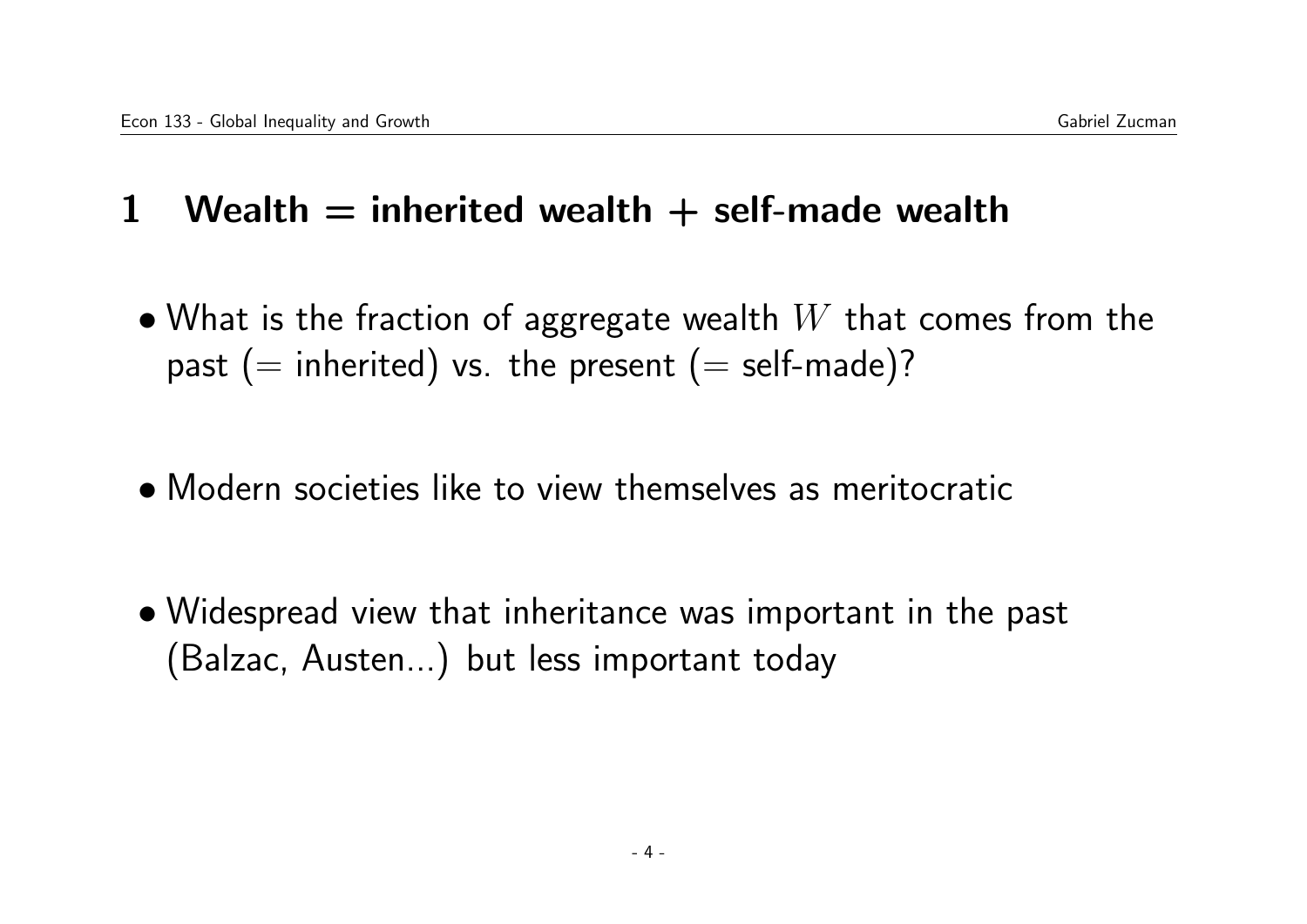Kotlikoff-Summers vs. Modigliani controversy:

- Kotlikoff & Summers (1981, 1988): 80% of US wealth inherited
- Modigliani (1986, 1988): 80% of US wealth is self-made
- Who's right?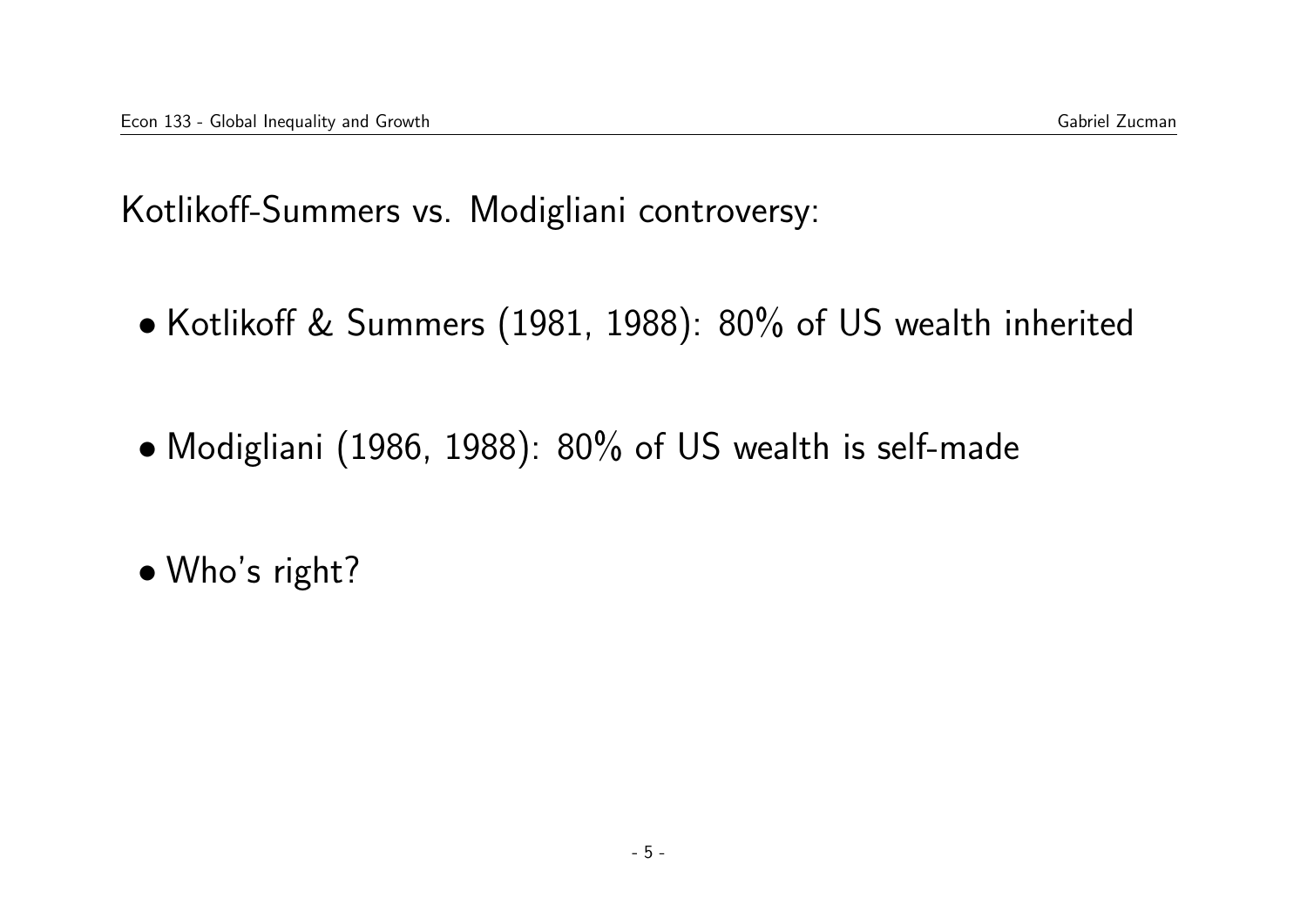### 1.1 How to measure share of inherited wealth in total W

- Assume that we observe the aggregate wealth stock  $W_t$  at time  $t$
- $\bullet$  We'd like to estimate aggregate inherited wealth stock  $W_{Bt} \leq W_t$
- $\bullet$  And the share of inherited wealth in total wealth  $\varphi_t = W_{Bt}/W_t.$
- Assume we observe annual inheritance flow  $B_s$  in any year  $s \leq t$ .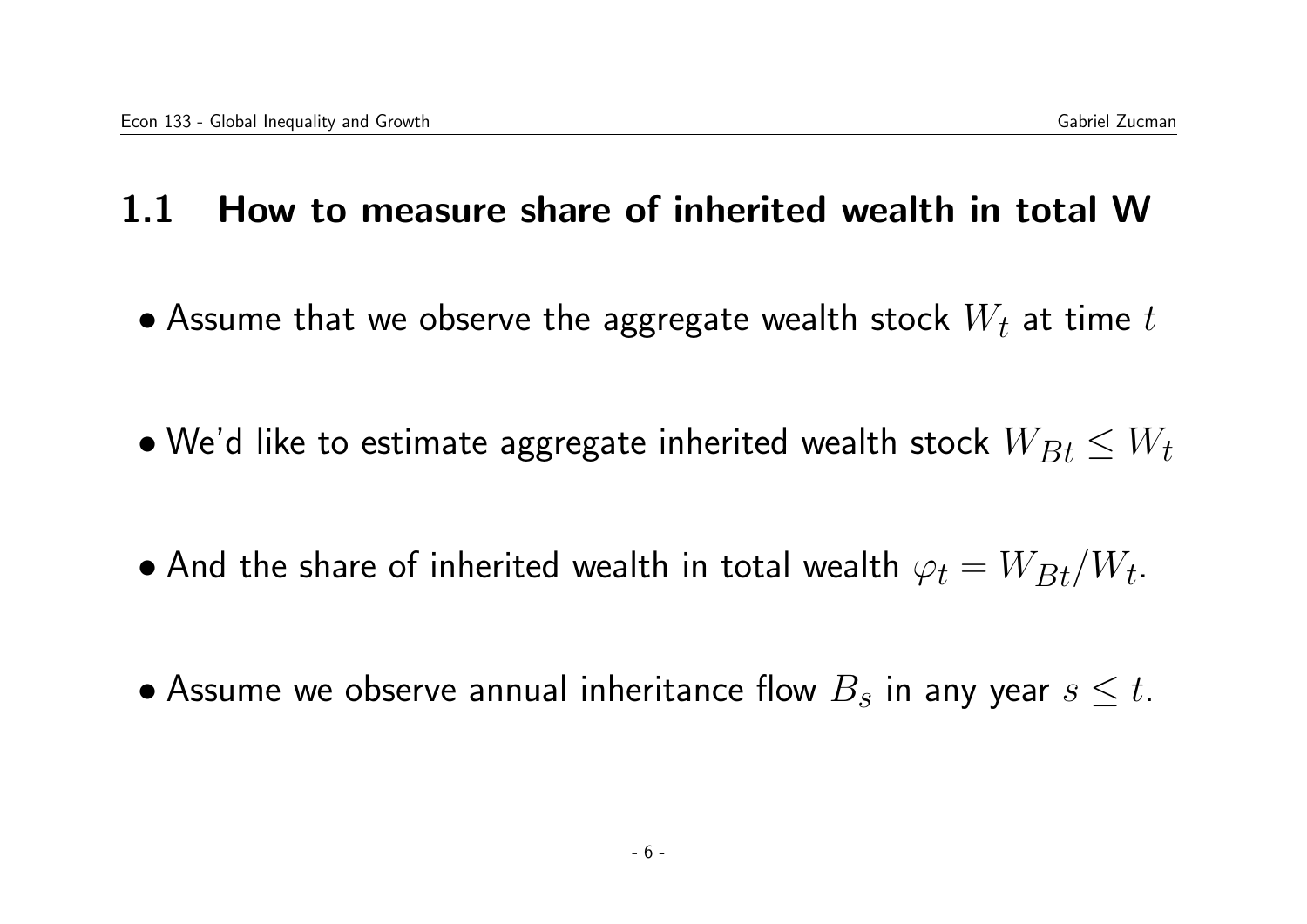- We could define stock of inherited wealth  $W_{Bt}$  as sum of past  $B_s$
- Problem 1: critical to include inter vivos gift flows
- Problem 2: Should only take into account fraction of inheritance flow  $B_{st} \leq B_s$  received at time s by people still alive in t
- Standard simplifcation: cumulate the full inheritance flows observed the previous  $H = 30$  years (H: average generation length)
- Problem 3: inheritances produce flow returns!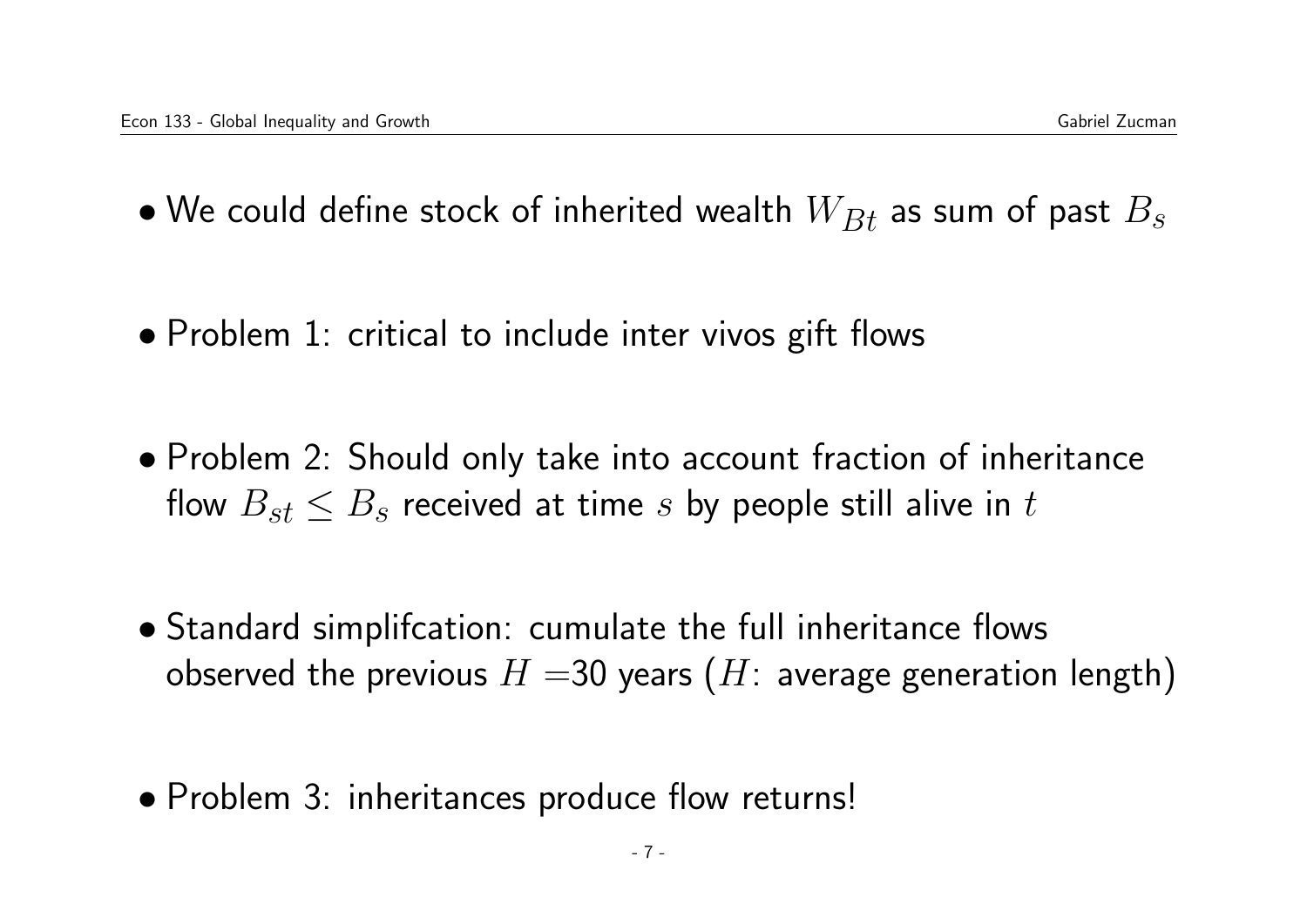### 1.2 The Modigliani vs. Kotlikoff-Summers measures

• Modigliani (1986, 1988) chooses zero capitalization:

$$
W_{Bt}^M = \sum_{t-30 \le s \le t} B_s
$$

• Kotlikoff and Summers (1981, 1988) capitalize past inheritance flows using economy's average rate of return to wealth  $r$ 

$$
W_{Bt}^{KS} = \sum_{t-30 \le s \le t} B_s \cdot (1+r)^{t-s}
$$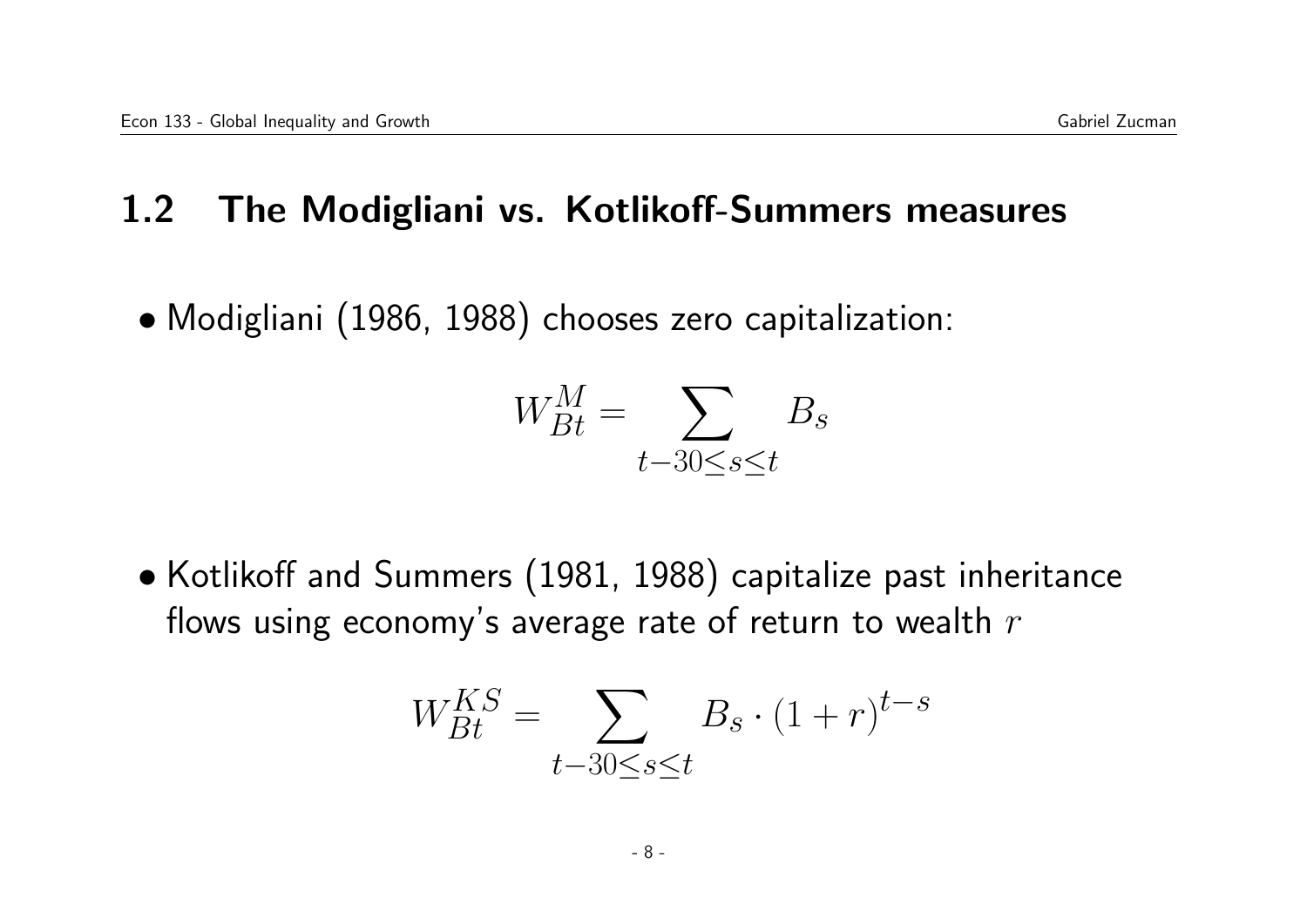• If  $g = r = 0\%$  and  $B_s = B$ , both definitions coincide and

$$
W_{Bt}^M = W_{Bt}^{KS} = H \times B_s
$$

- Ex: if  $B = 10\%$  of national income and  $H = 30$  years, then stock of inherited wealth  $W_{Bt}^M=W_{Bt}^{KS}=300\%$  of national income
- If aggregate wealth amounts to 400% of national income, then share of inherited wealth  $\varphi_t^M = \varphi_t^{KS} = 75\%$  of total wealth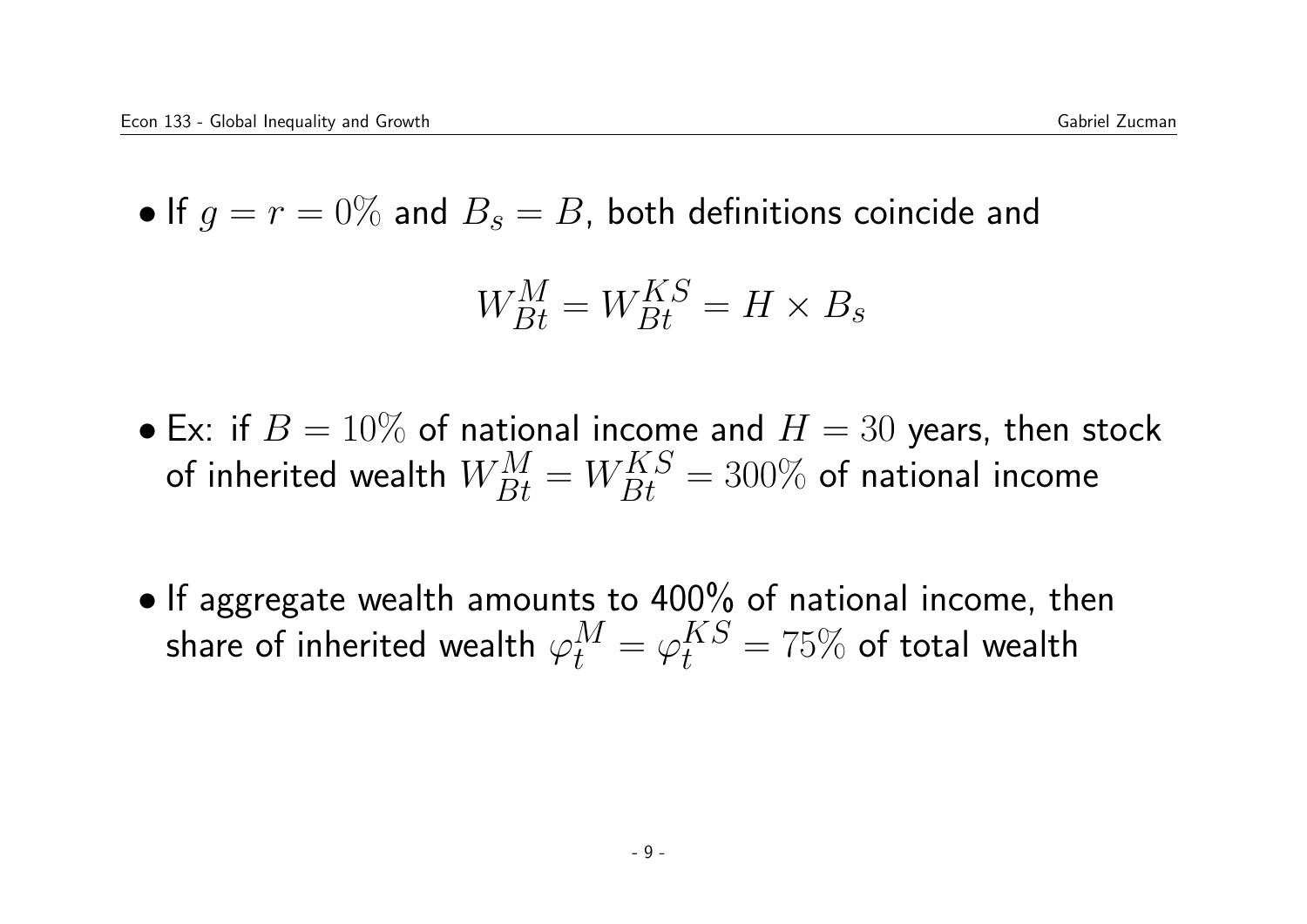- But in general case where q and  $r q$  are different from zero, the two definitions lead to widely different conclusions
- Ex: with  $g = 2\%$ ,  $r = 4\%$  and  $H = 30$ , for a given inheritance flow  $B = 10\%$  of national income and aggregate wealth  $W=400\%$  of national income,  $\varphi_t^M=56\%$  and  $\varphi_t^{KS}=103\%.$
- About half of wealth comes from inheritance according to the Modigiani definition, and all of it according to the KS definition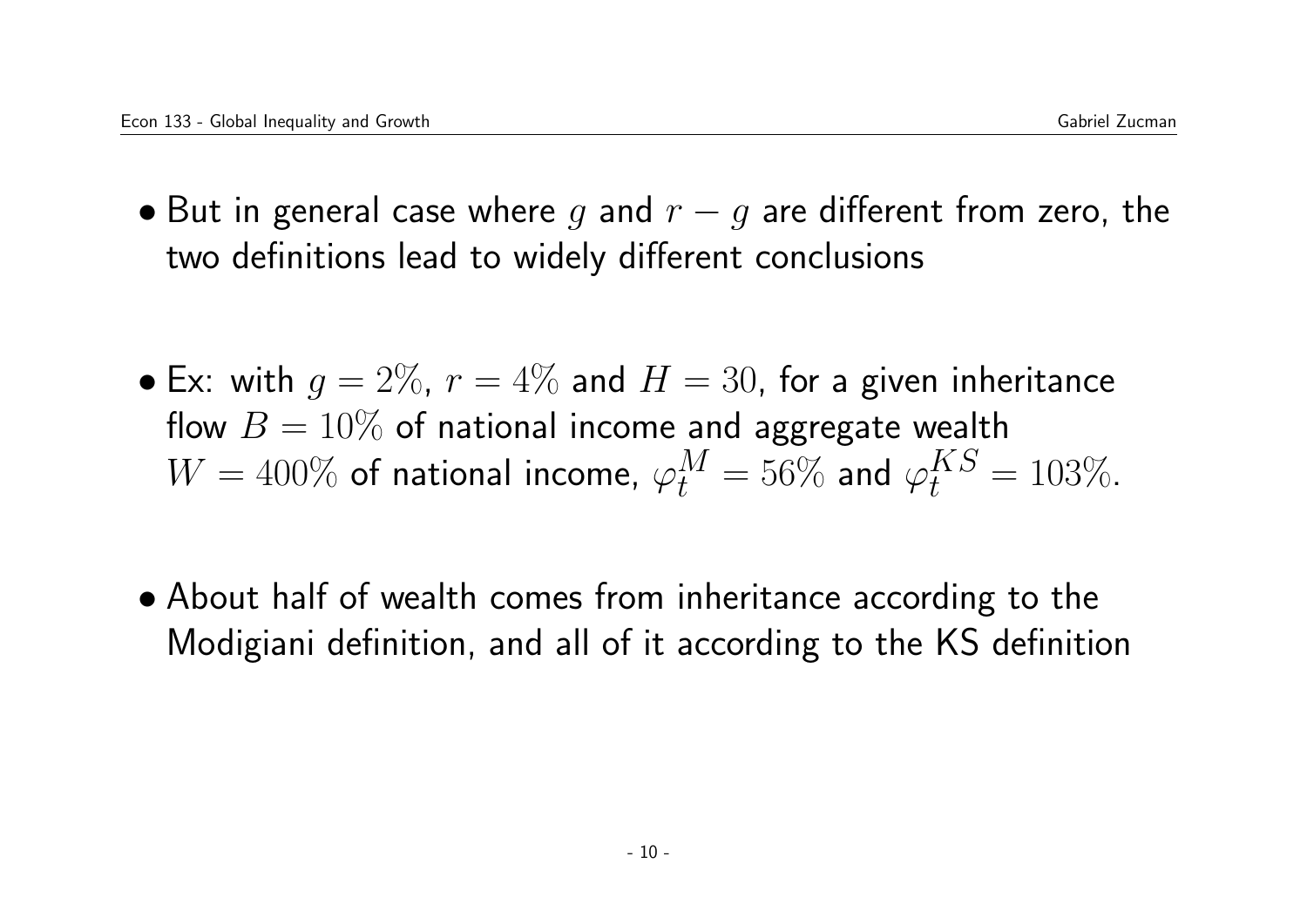What is the main difference between Modigliani's and Kotlikoff and Summers' definition of inherited wealth?

- A Modigliani assumes that inheritance does not produce flow returns
- B Modigliani assumes that inherited wealth is invested in bonds
- C Kotlikoff and Summers assume that inherited wealth grows as fast as GDP

 $D$  — They are the same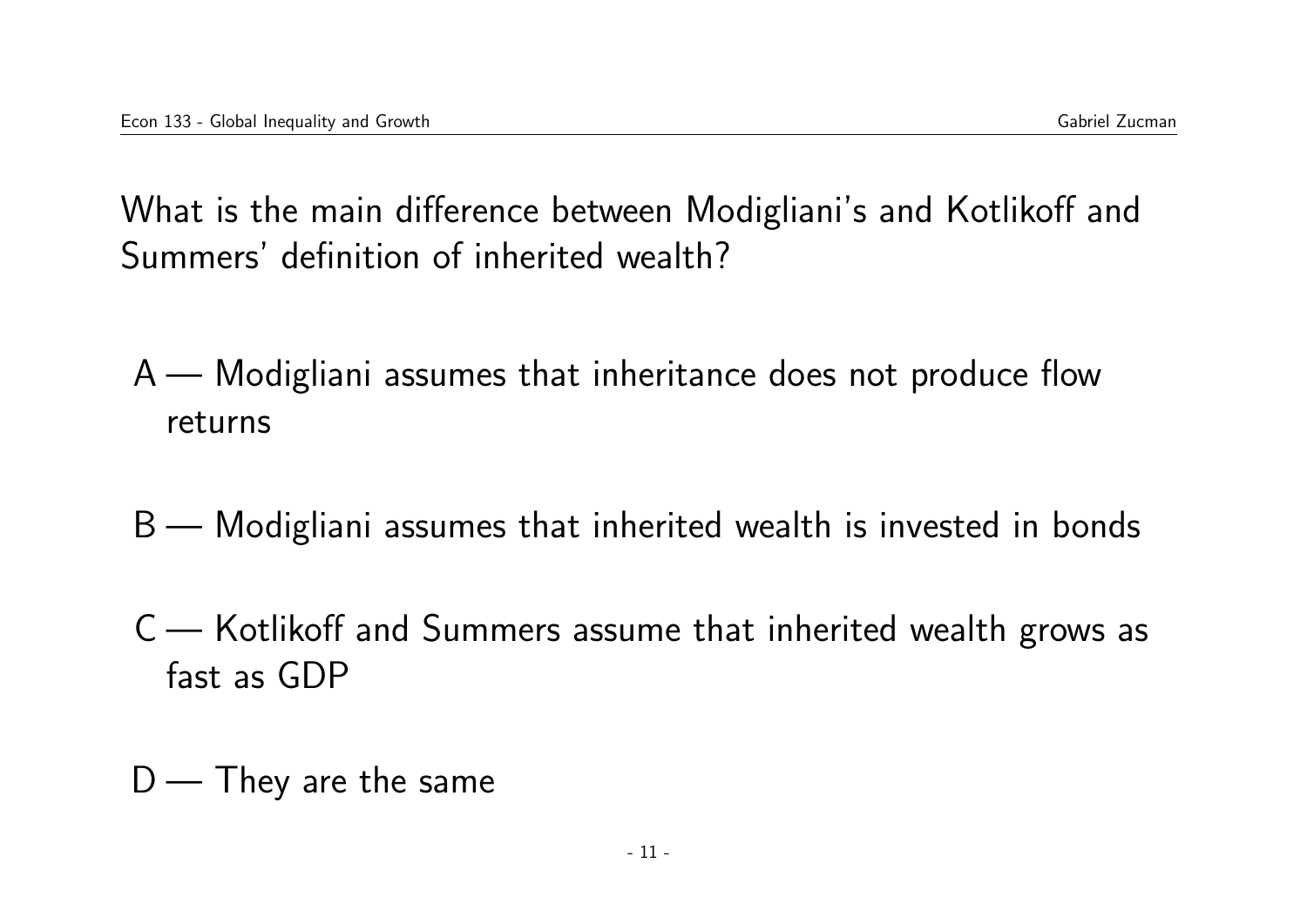### 1.3 The problems with the Modigliani and KS measures

- Both Modigliani's and KS's definitions are problematic
- 0 capitalization makes no sense: inheritors with 0 labor income can appear as life-cycle savers
- Full capitalization also inadequate:  $\varphi_t$  can be higher than 100%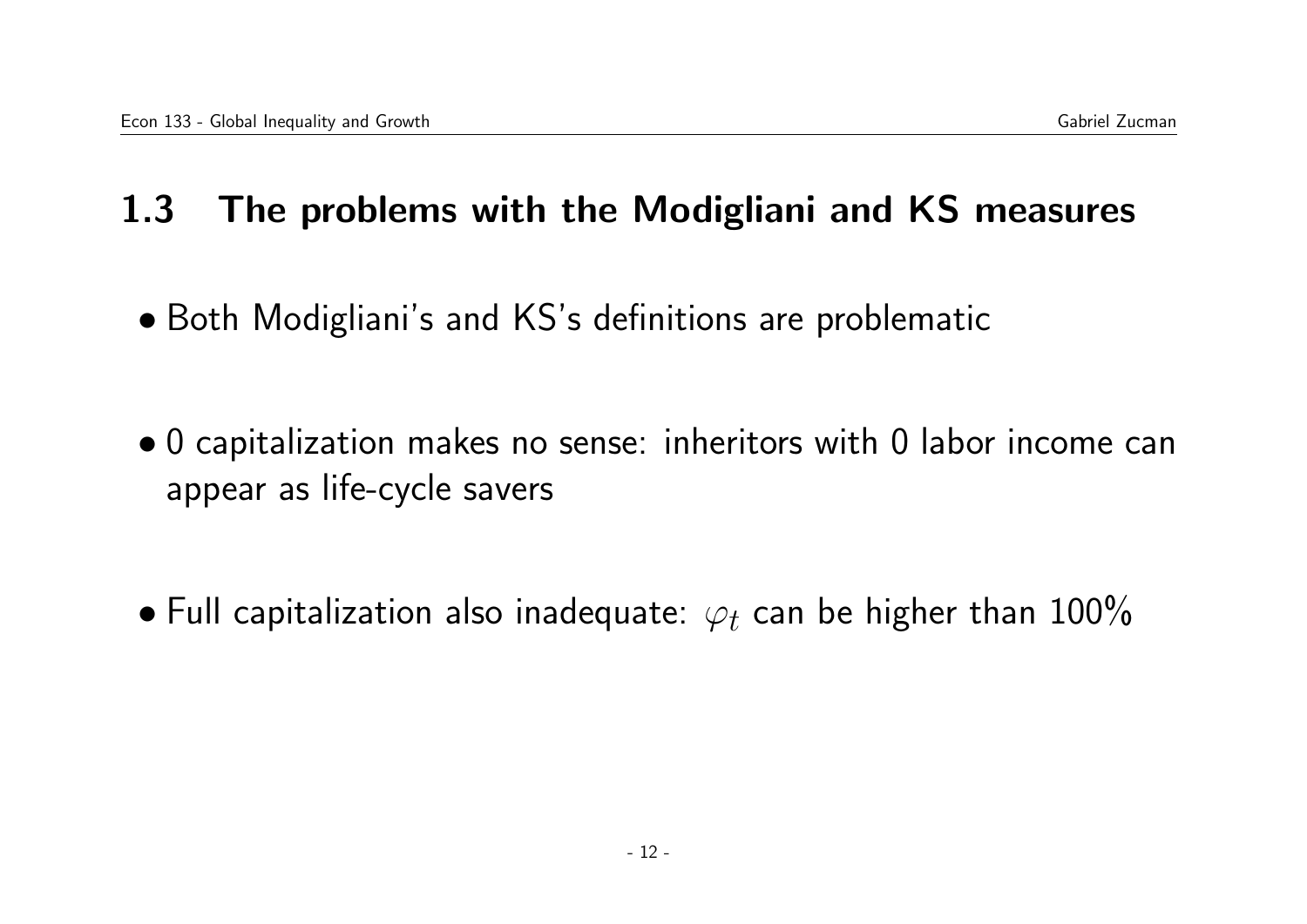- In reality, wealth accumulation always involves 2 kinds of people:
- Inheritors: people whose assets are  $\lt$  capitalized value of wealth they inherited (they consume more than their labor income)
- Savers: people whose assets are  $>$  capitalized value of wealth they inherited (they consume less than their labor income)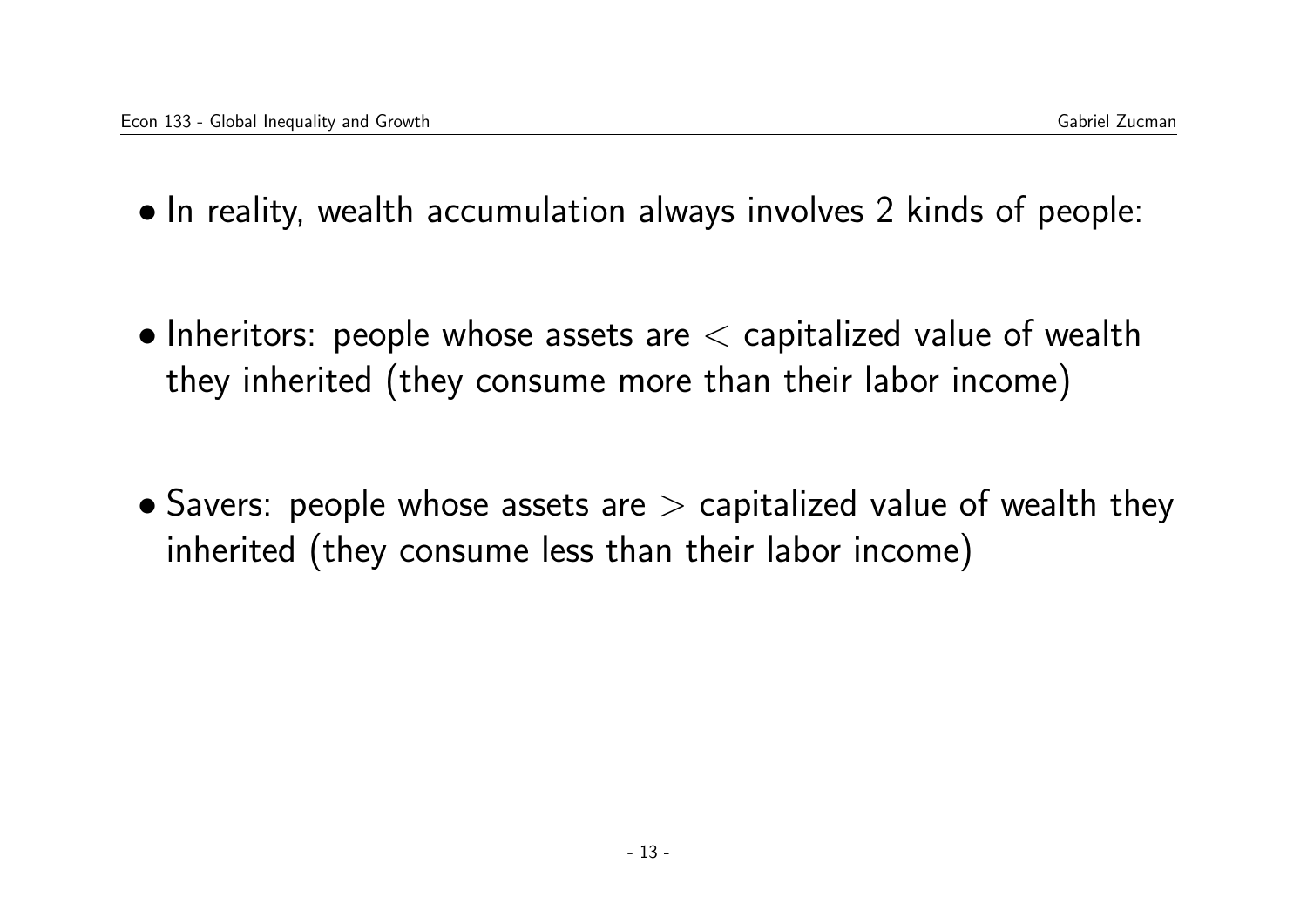### 1.4 Example: Is Donald Trump a self-made man?

- Born in 1946, son of real estate tycoon Fred Trump
- Trump's wealth today  $\approx$  \$2.9 billion (= Bloomberg 2015 detailed investigation)
- $\bullet$  Inherited his father's real estate company. Value of inheritance  $\approx$ 40 million in 1974 ( $= $200$  million divided among 5 children)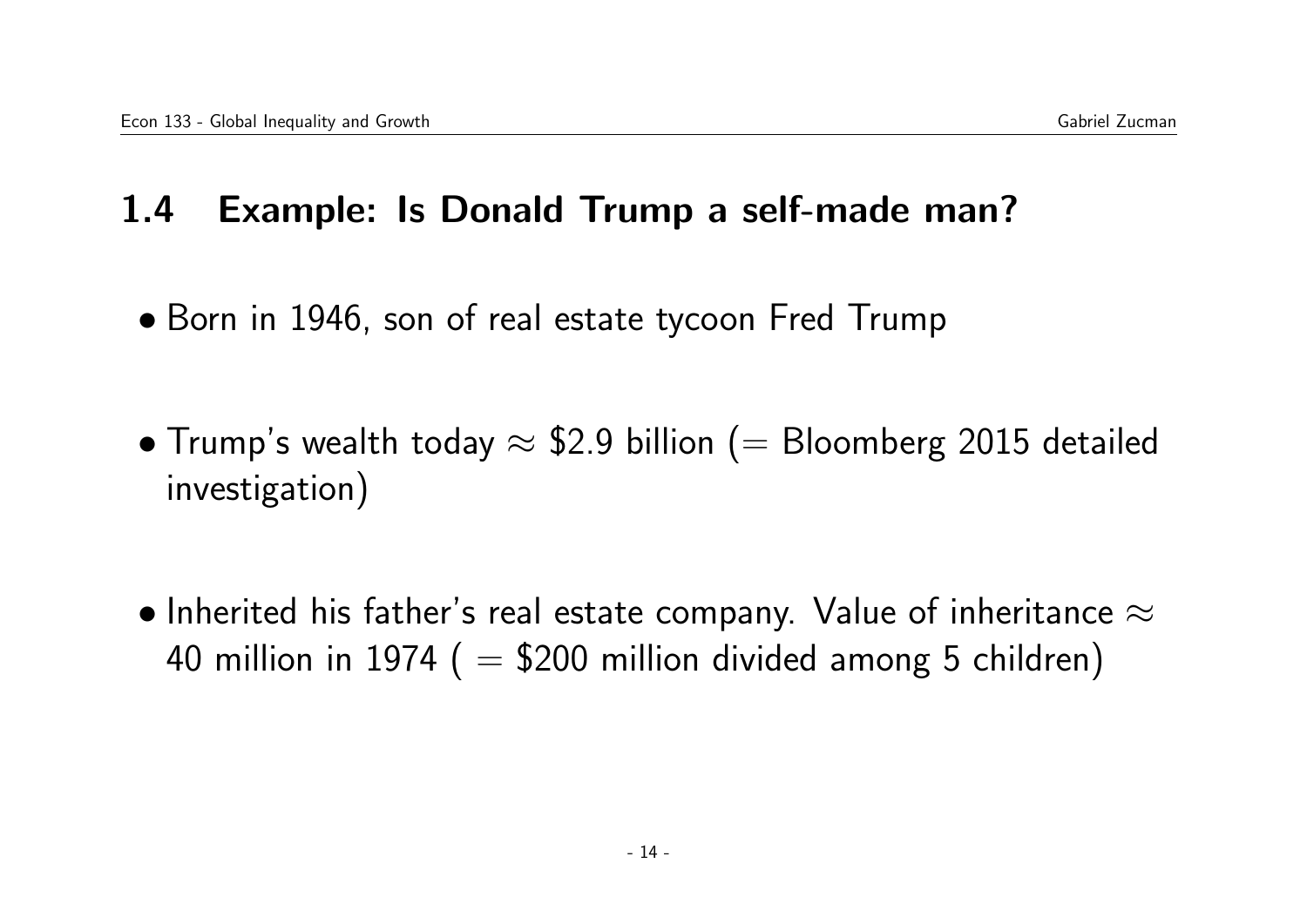• Average post-tax real rate of return on wealth in the US  $\approx$  5%:

$$
r = (1 - \tau_K) \cdot \frac{\alpha}{\beta} \approx 5\%
$$

(With  $\alpha \approx 30\%$ ,  $\beta \approx 400\%$  and tax rate on capital  $\approx 30\%$ )

- Inflation rate of 3.5% so nominal return  $r \approx 8.5\%$
- $\bullet$  Capitalized value of 1974 bequest  $=$  40 million  $\times e^{42\cdot r} =$  \$1.42 billion  $= $40$ m bequest received  $+ $1,380$ m cumulated return
- $\bullet$  1.42 billion  $<$  2.9 billion: by that metric, Trump is a "saver"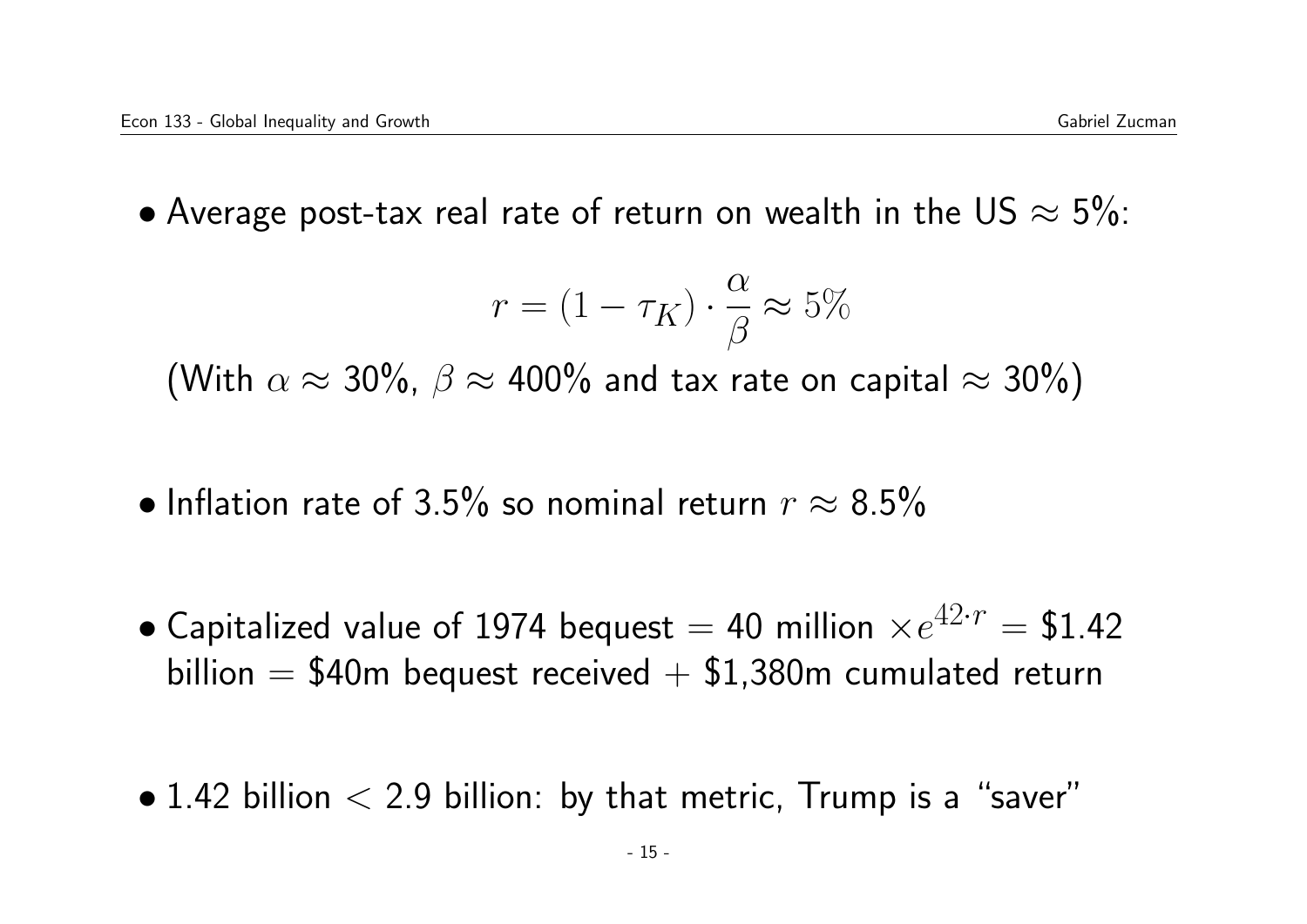- But what if real return equals  $7.0\%$  rather than  $5\%$ ?
- $\bullet$  Then capitalized value of 1974 bequest  $=$  40 million  $\times e^{42\cdot r}=$  $$3.29$  billion = \$40m bequest received  $+$  \$3,250m cum. return
- In that case Trump is a rentier: has consumed more than his labor income
- Nobody knows what  $r$  he got, but evidence that rates of return rise a lot with initial wealth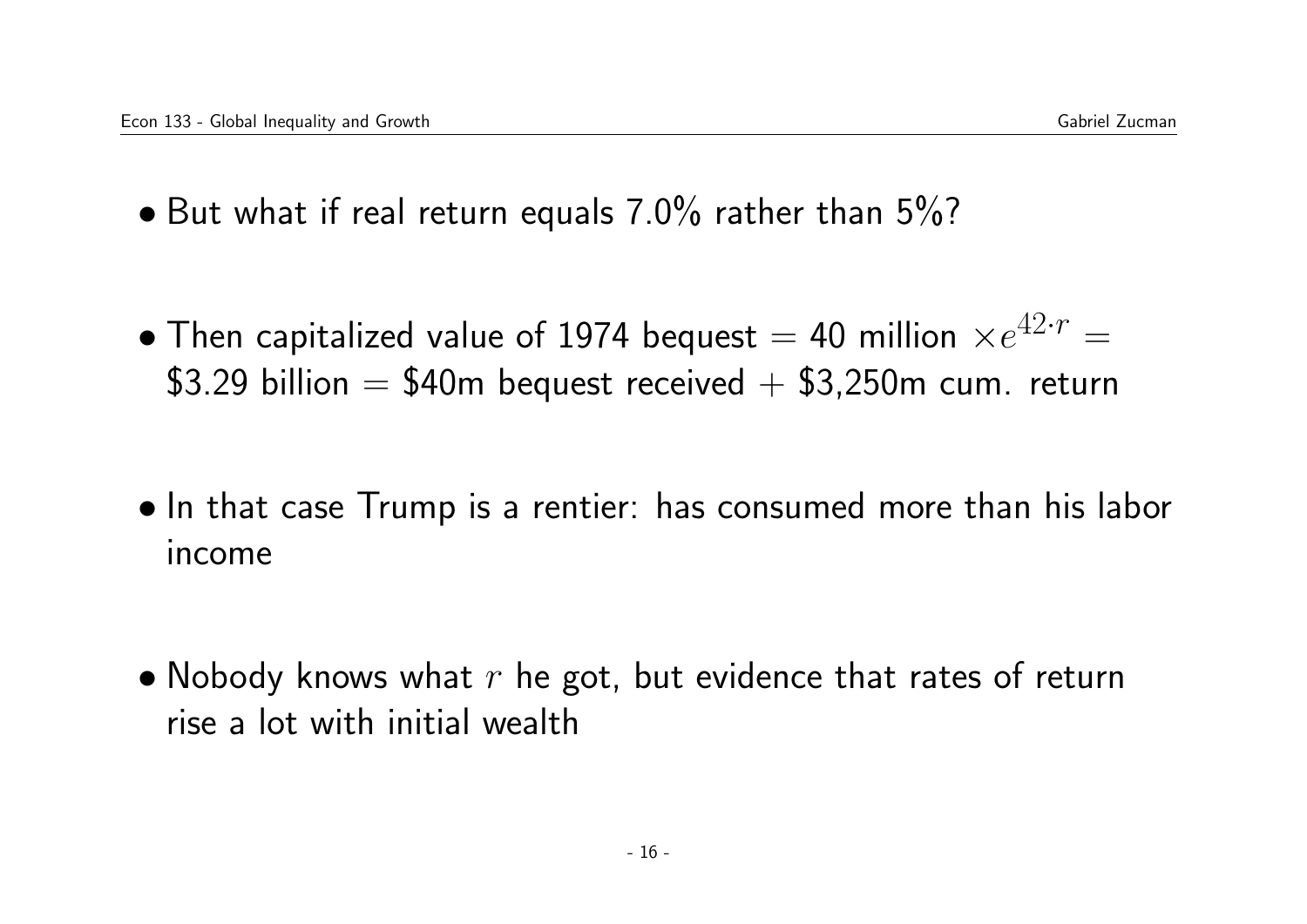#### **Figure C4: Return on foundation wealth, 1990-2010 average Returns including realized & unrealized gains**



Source: Saez and Zucman (2016)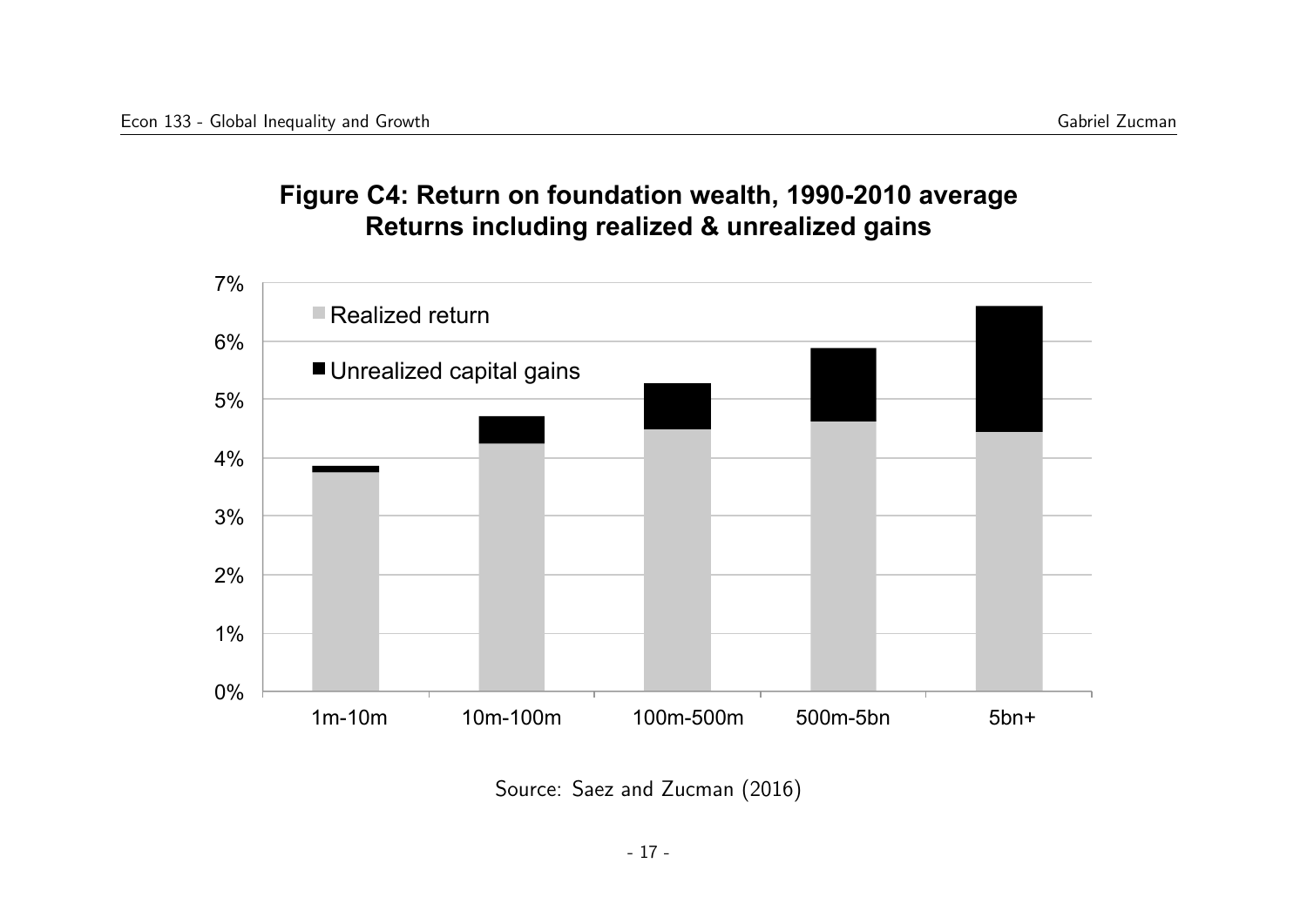# 1.5 The correct measure of  $\varphi_t$

- Correct measure  $=$  Piketty, Postel-Vinay, and Rosenthal (2013)
- Aggregate inherited wealth  $=$  sum of inheritors' wealth plus the inherited fraction of savers' wealth
- $\bullet$  Self-made wealth  $=$  non-inherited fraction of savers' wealth
- By construction, inherited and self-made wealth are less than 100% and sum to aggregate wealth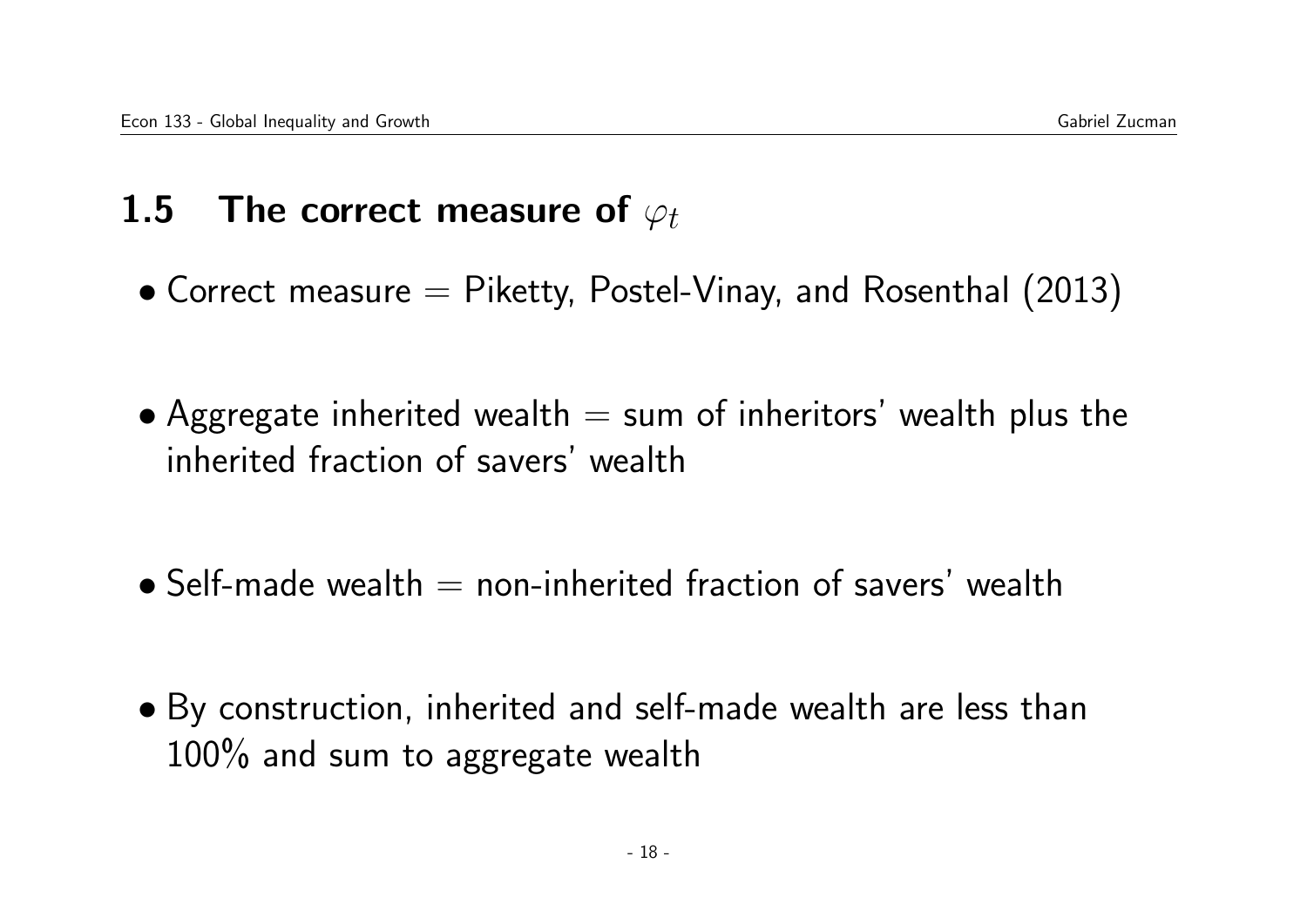### 2 Estimates of share  $\varphi$  of inherited wealth in total wealth

Lots of data issues involved:

- To identify rentiers vs. savers, one needs micro data on wealth and inheritance
- This is rare because few countries have universal estate or inheritance tax
- $\bullet$  One exception: France  $=$  quasi-universal inheritance tax since 1790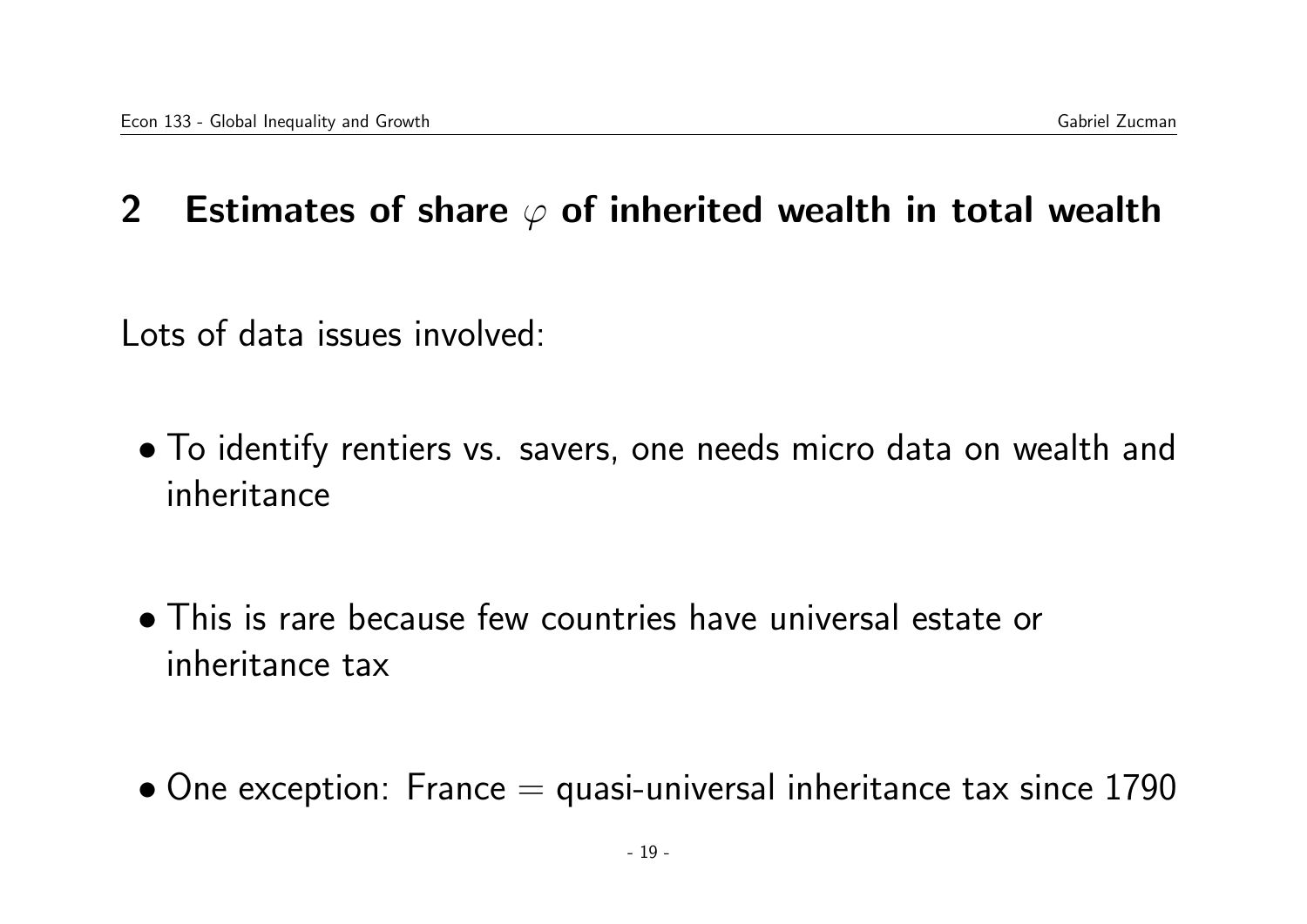

Source: Piketty and Zucman (2015)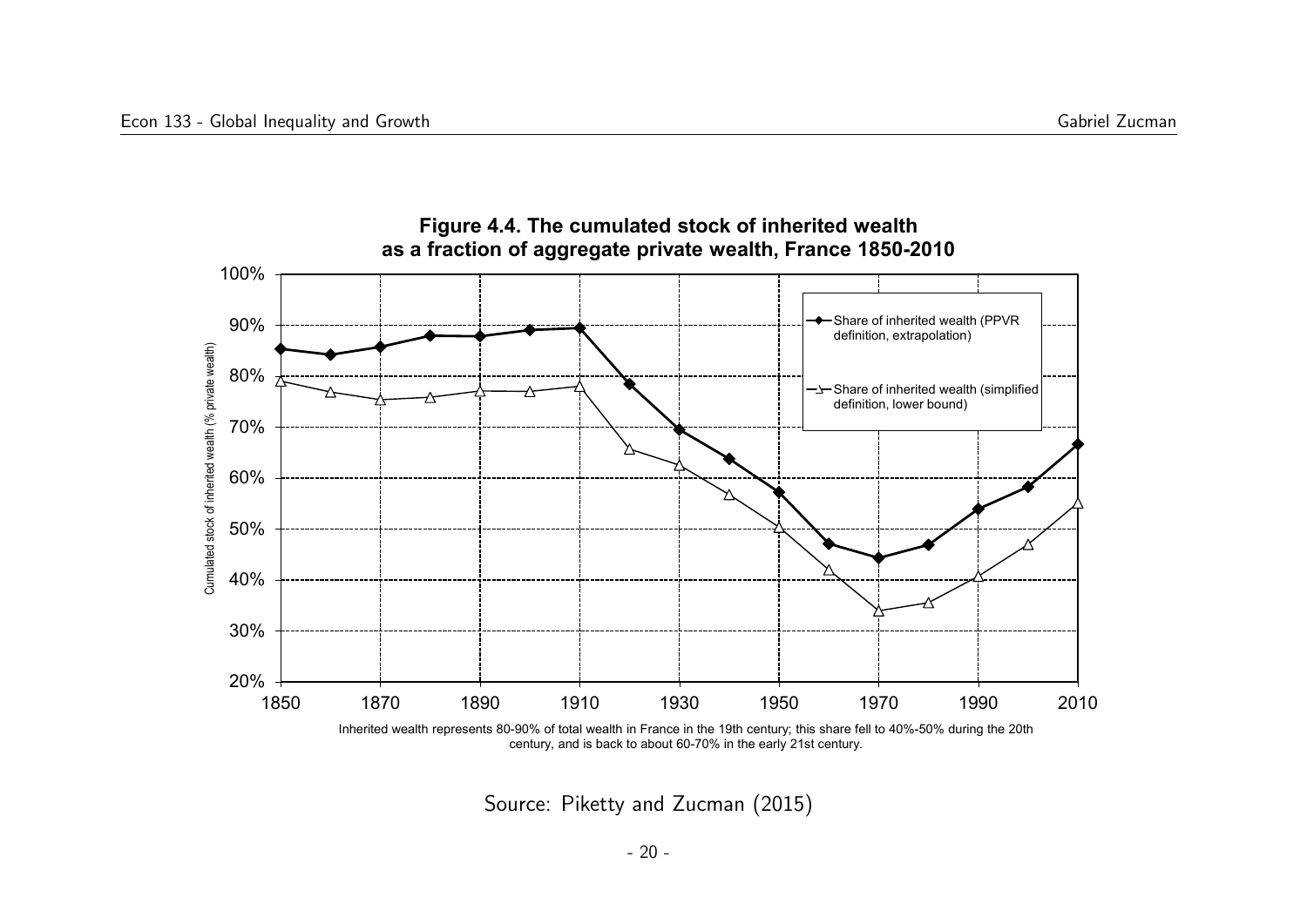



Source: Alvaredo, Garbinti and Piketty (2015)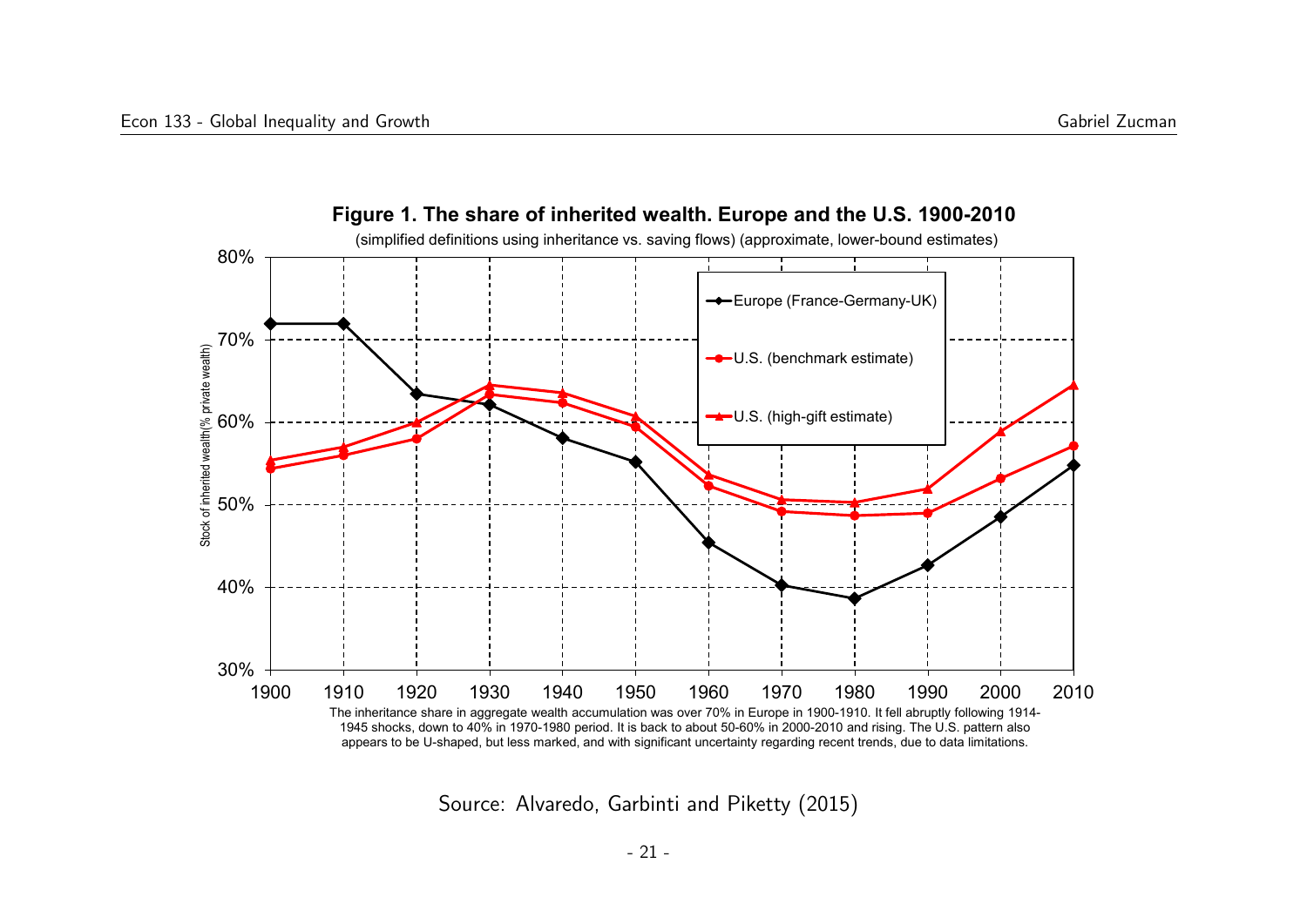## 3 Explaining the changes in share of inherited wealth  $\varphi$

- $\bullet$  Key parameter: bequest-plus-gift flow  $B_t^*$
- If the bequest flow is large, a lot of wealth is transmitted from the past to the present
- High bequest flows lead to high shares of inherited wealth  $\varphi$  in the following decades
- What determines the bequest-plus-gift flow?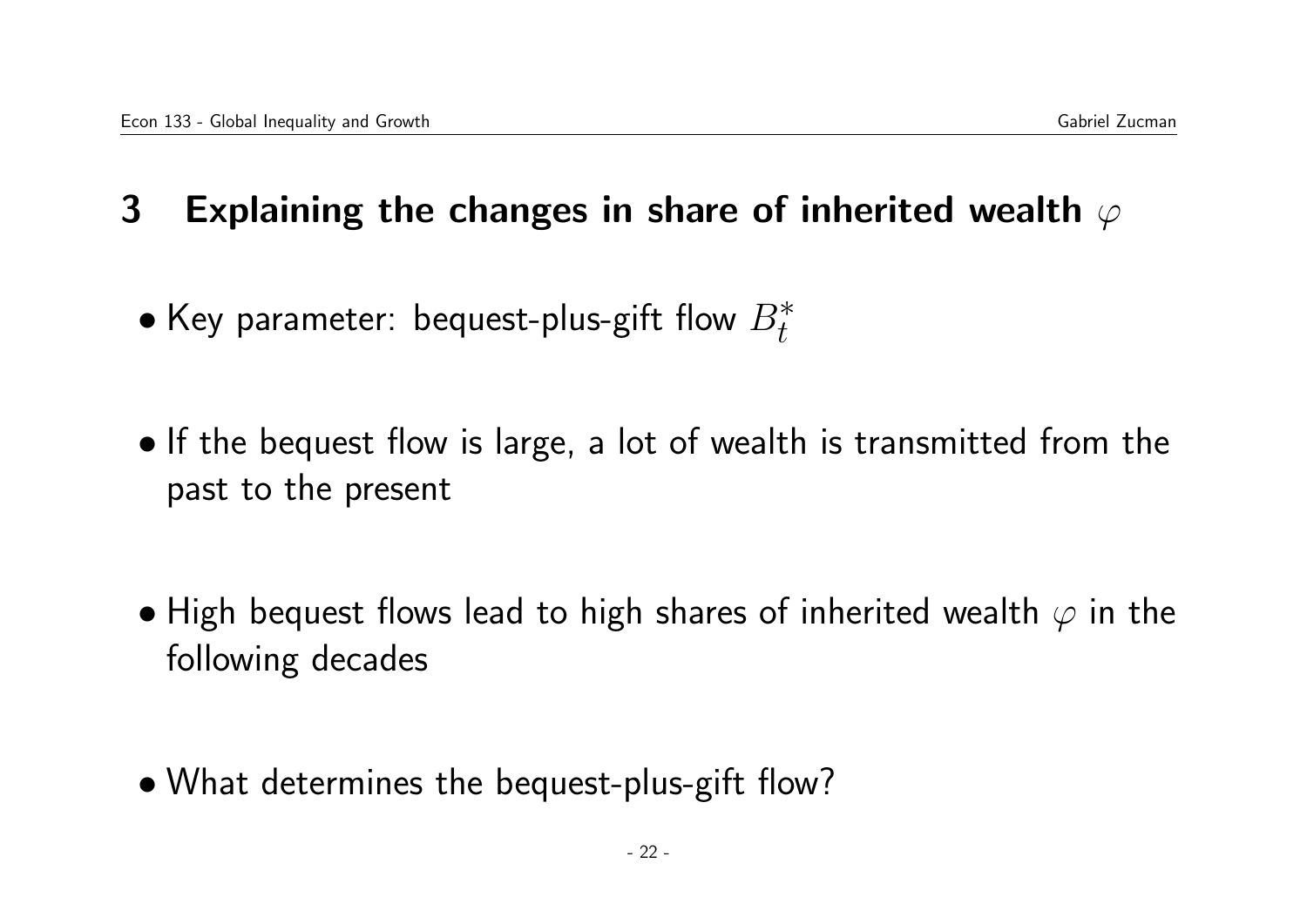Bequest flow  $B_t^*$  can always be computed as

$$
B_t^* = (1 + v_t) \cdot \mu_t \cdot m_t \cdot W_t
$$

- $m_t$  = mortality rate (adult decedents / total adult population)
- $\bullet \mu_t$  = ratio between average adult wealth at death and average adult wealth for the entire population

$$
\bullet v_t = V_t/B_t = \text{estimate of the gift/bequest flow ratio}
$$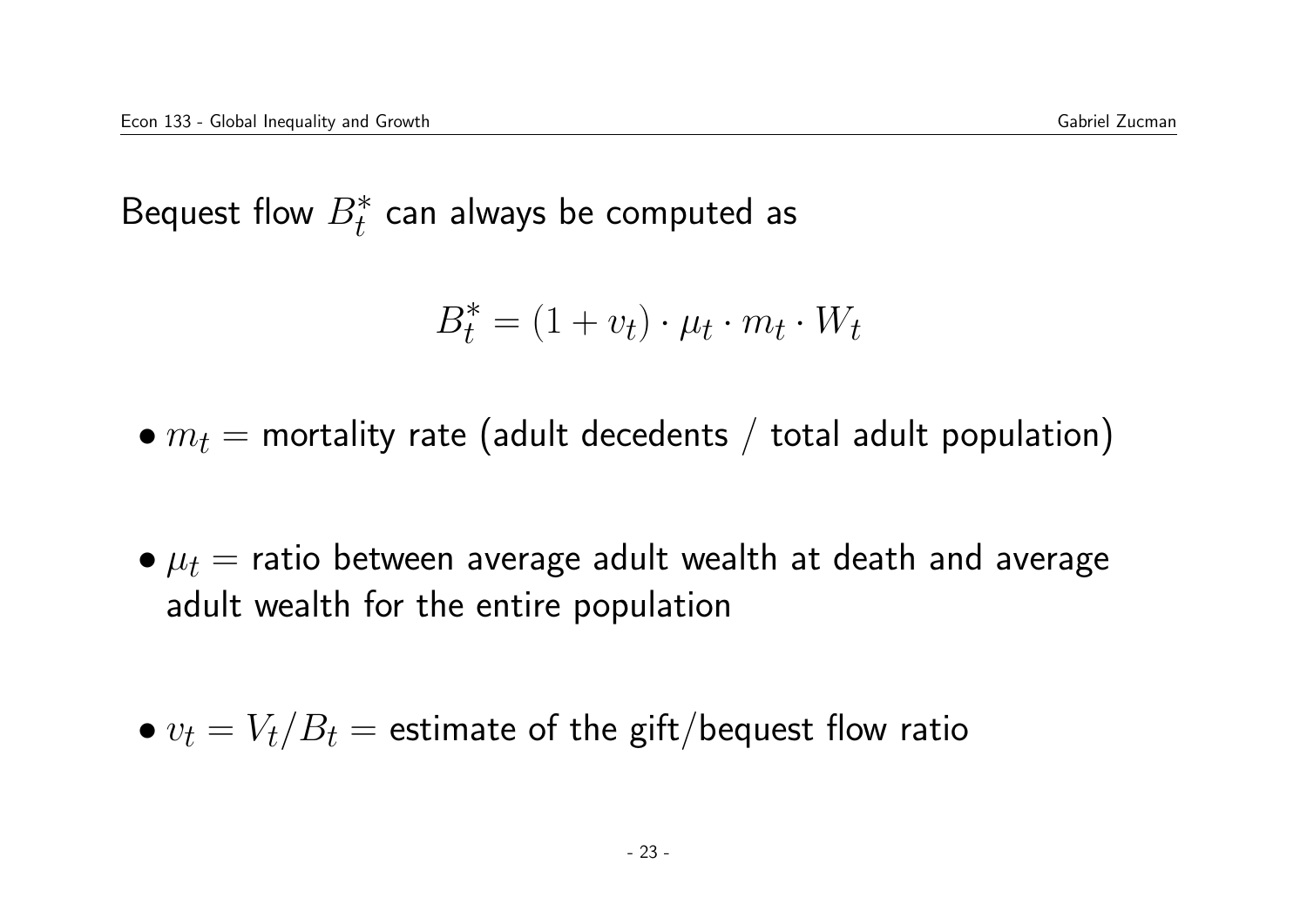What does this formula mean?

- If  $\mu_t = 1$  and  $v_t = 0$  (no gift), then  $B_t^* = m_t \cdot W_t$
- That is, if mortality rate is  $1\%$ , then  $1\%$  of total wealth is transmitted every year
- If  $\mu_t = 0$  (pure life-cycle theory) and  $v_t = 0$ , then there is no inheritance at all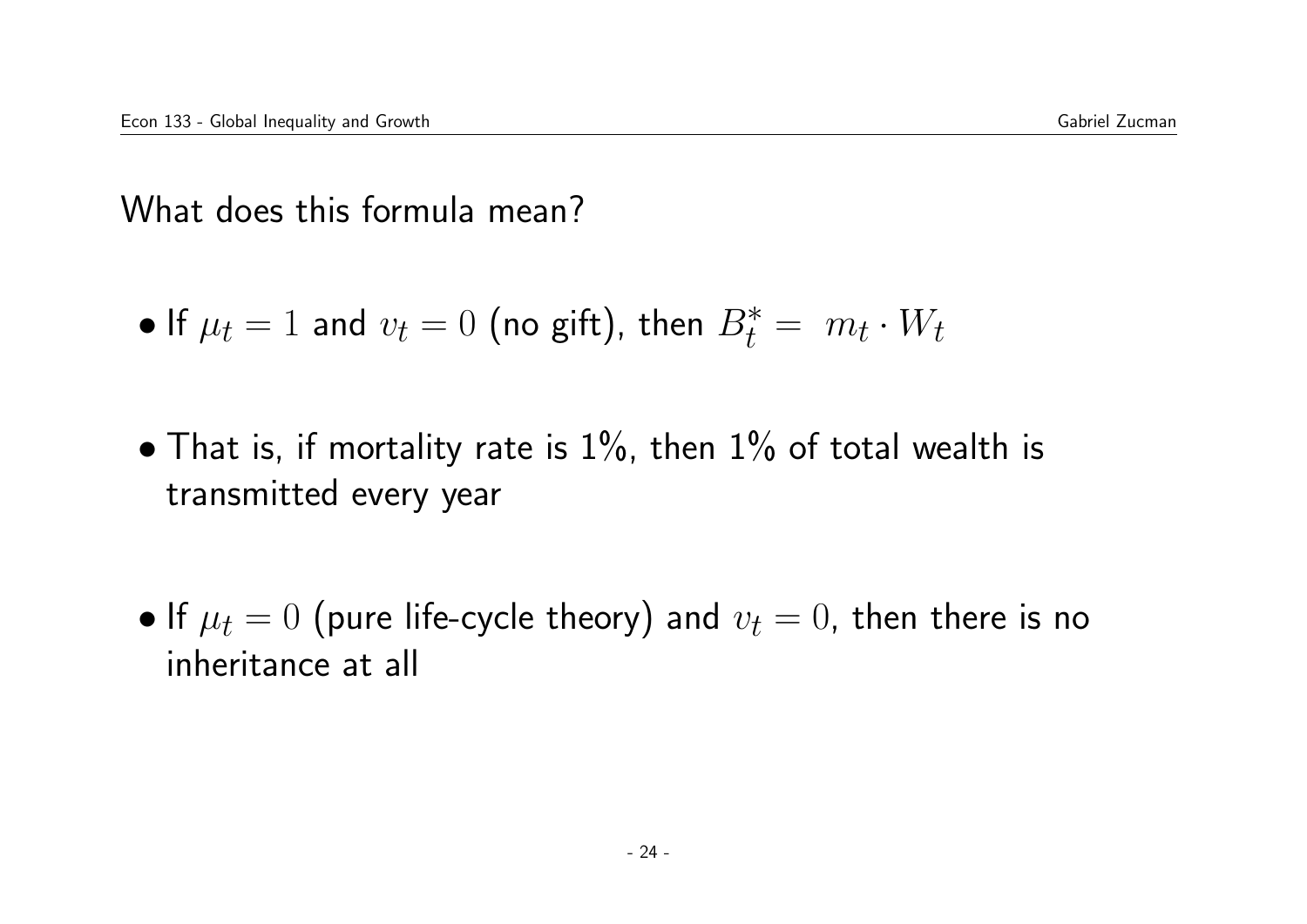Assume the mortality rate is  $1\%$ , people die with twice the average per-adult wealth, and the private wealth  $/$  national income ratio is 5. Then the inheritance flow  $B$  will be equal to:

- $A 10\%$  of private wealth
- $B 10\%$  of national income
- $C 20\%$  of national income
- $D 5%$  of national income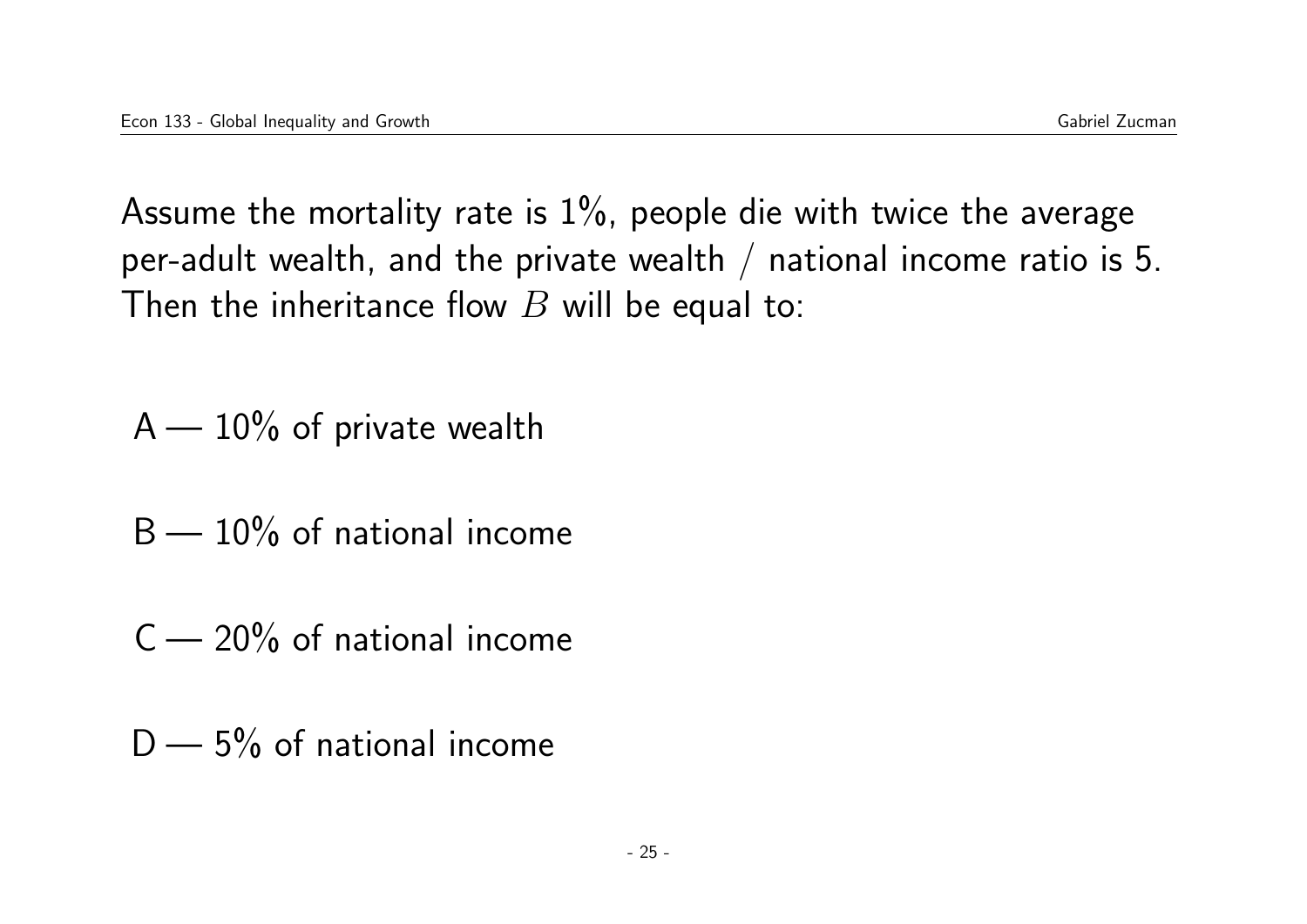### 4 Example: the case of France

- Study by Piketty (2011) where inheritance tax data are exceptionally good
- Bequest flow has followed a spectacular U-shaped pattern over the 20th century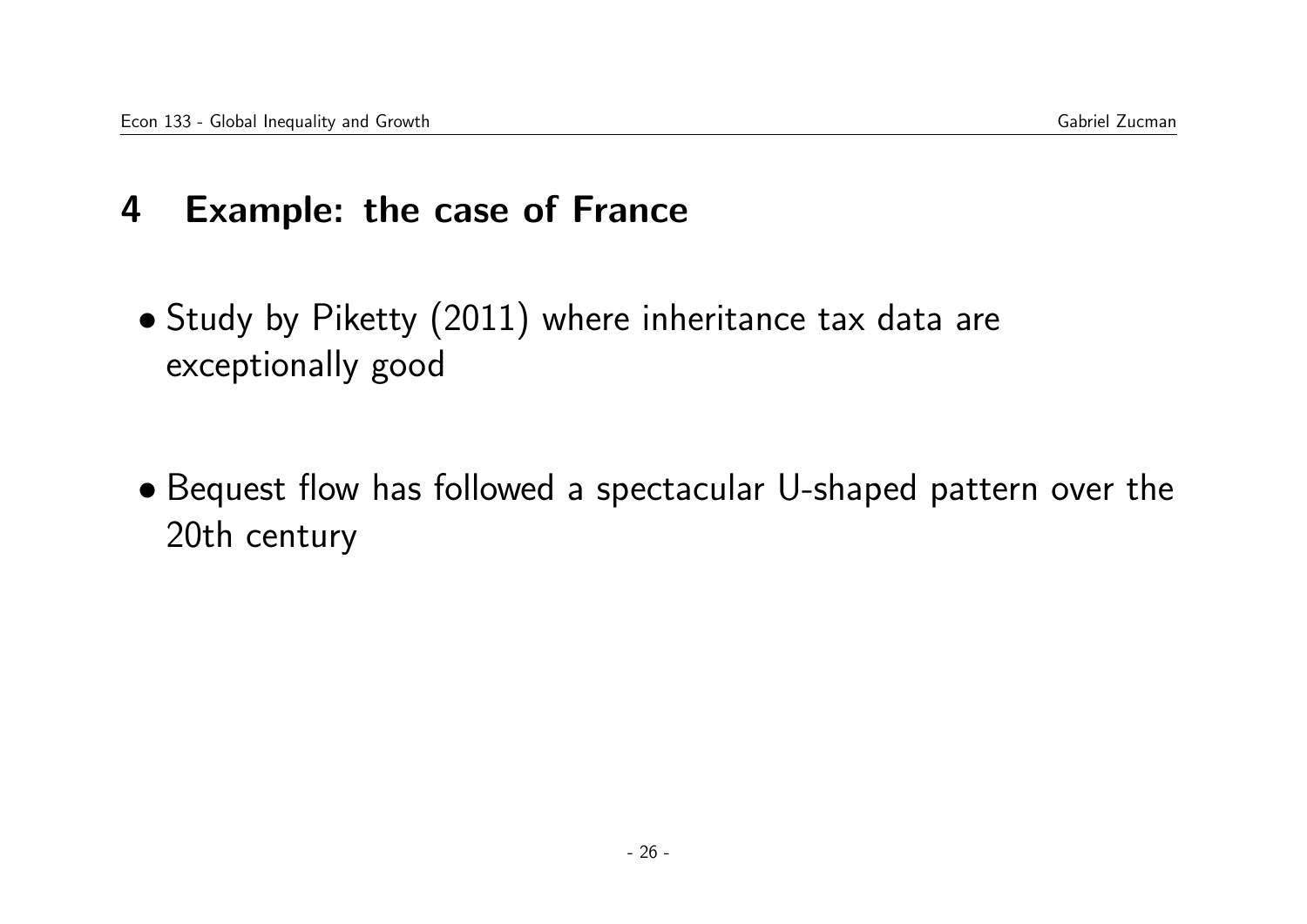

Source: Piketty (2011)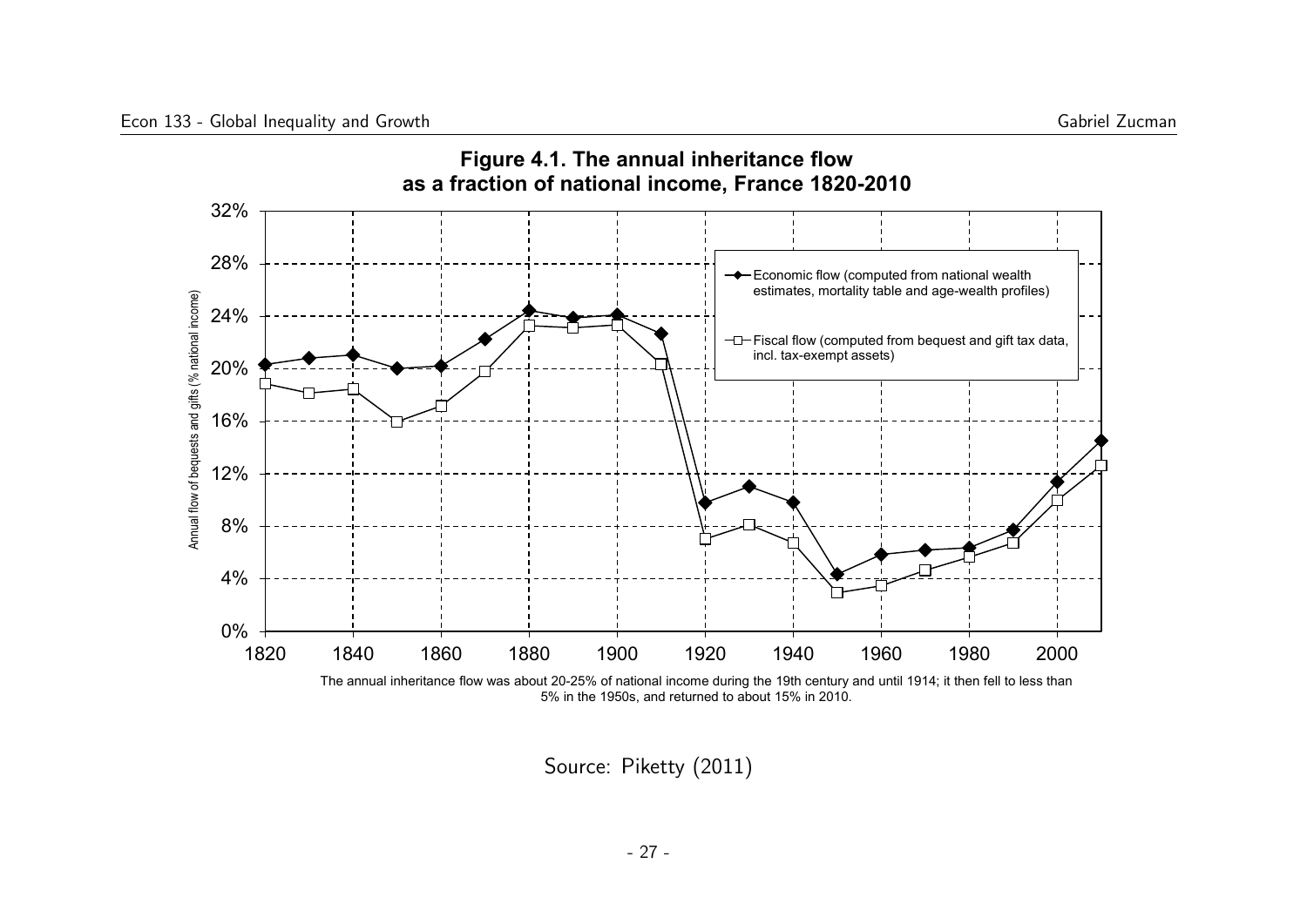Key role of  $\mu$  and gifts in explaining the evolution of the bequest flow:

- Relative wealth of decedents was at its lowest historical level in the aftermath of World War 2
- $\bullet$  In recent years,  $\mu_t$  has been rising, and  $v_t$  rising a lot
- $\mu$  tends to be high when  $r > g$ , because makes it easier for old people to accumulate a lot of wealth
- As old people grow richer, inheritance is making a comeback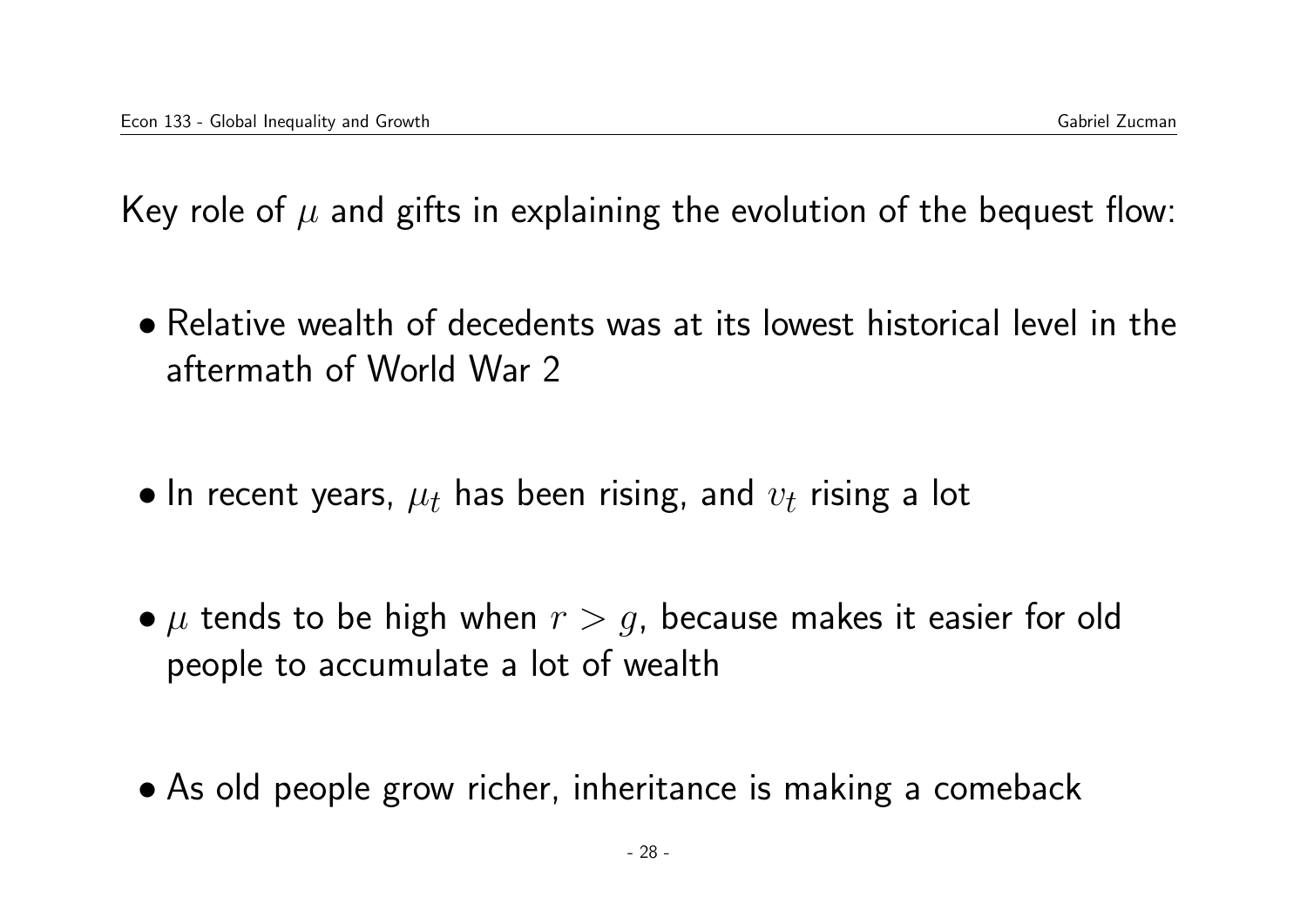

Source: Piketty (2014)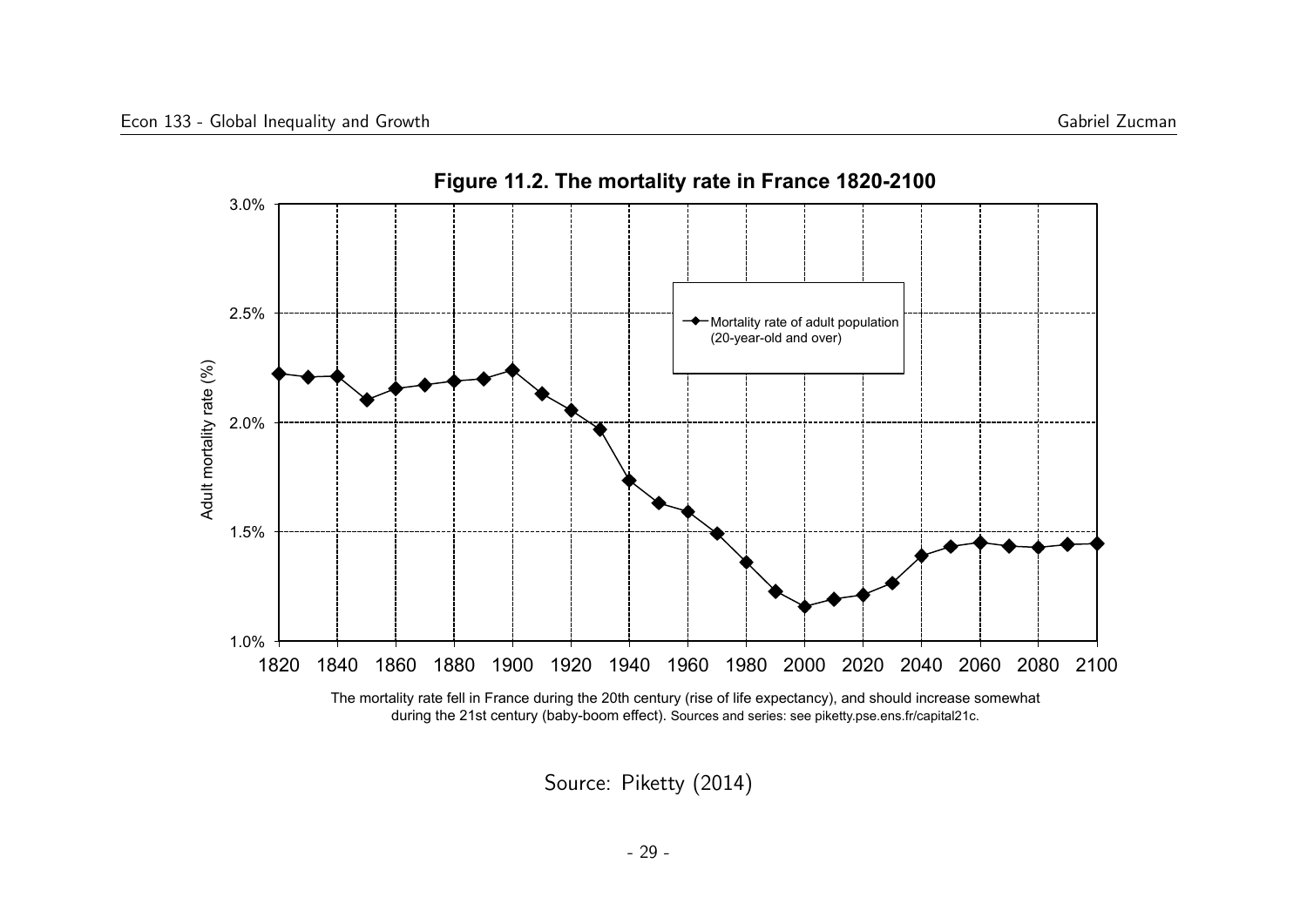

**Figure 4.3. The ratio between average wealth at death and average wealth** 

Source: Piketty (2011)

before death, but more than twice as large if one re-integrates gifts.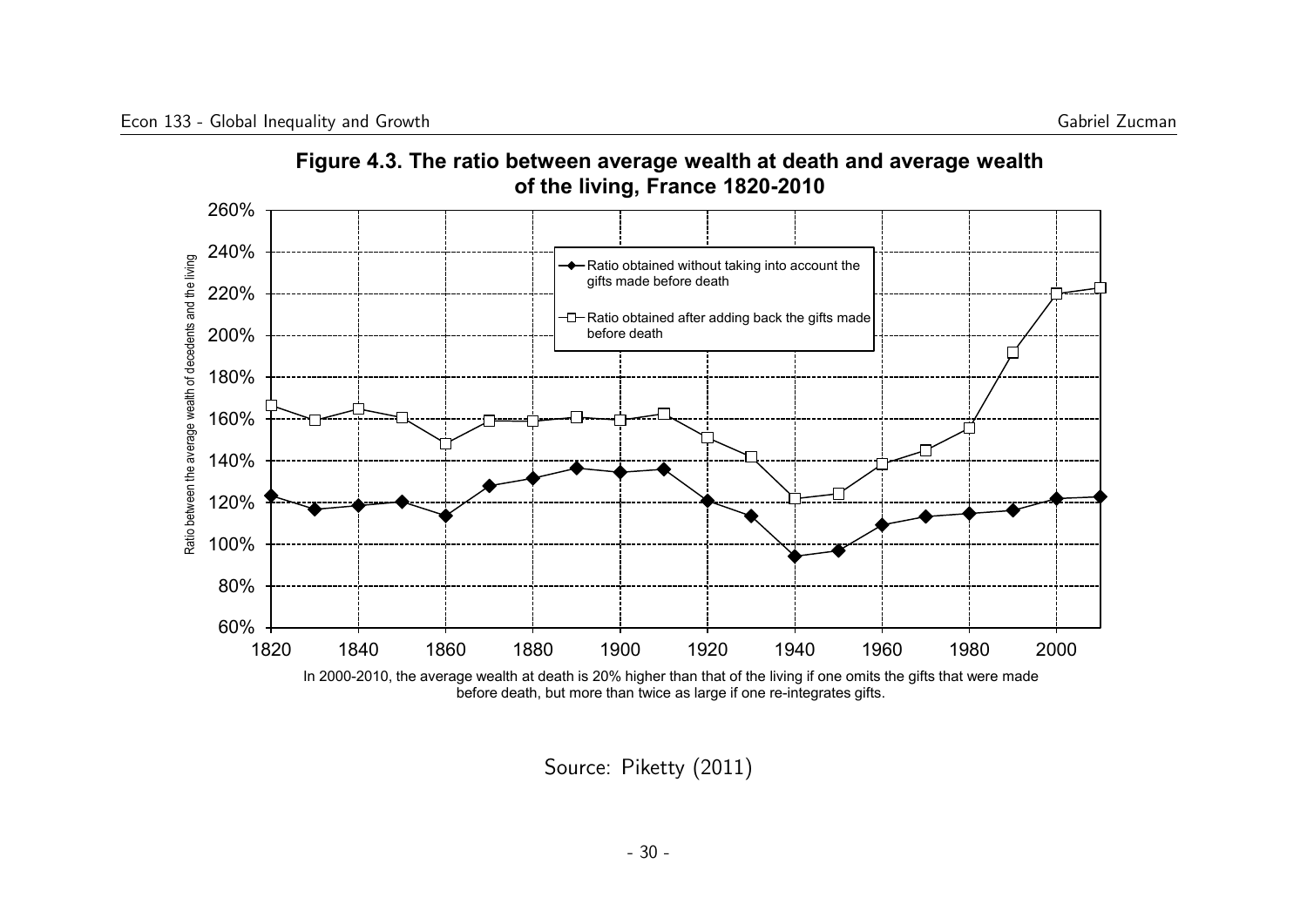

Source: Piketty (2014)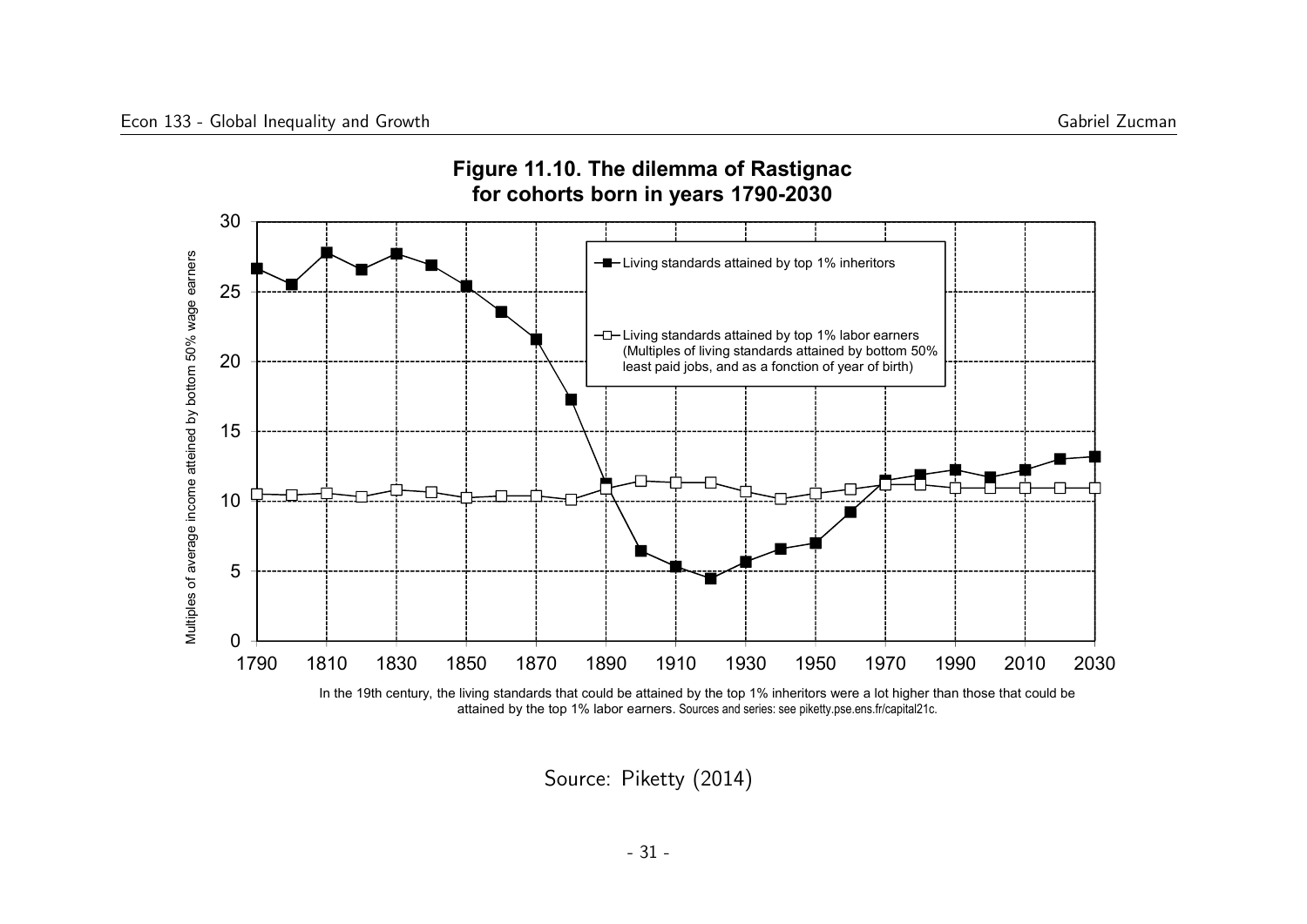# 5 Summary

- Aggregate wealth  $=$  inherited wealth  $+$  self-made wealth
- To properly measure inherited wealth, one has to distinguish two types of agents: savers and inheritors
- Today about  $50\%$ –60% of total wealth comes from inheritance
- Inherited wealth tends to be big when  $r > g$